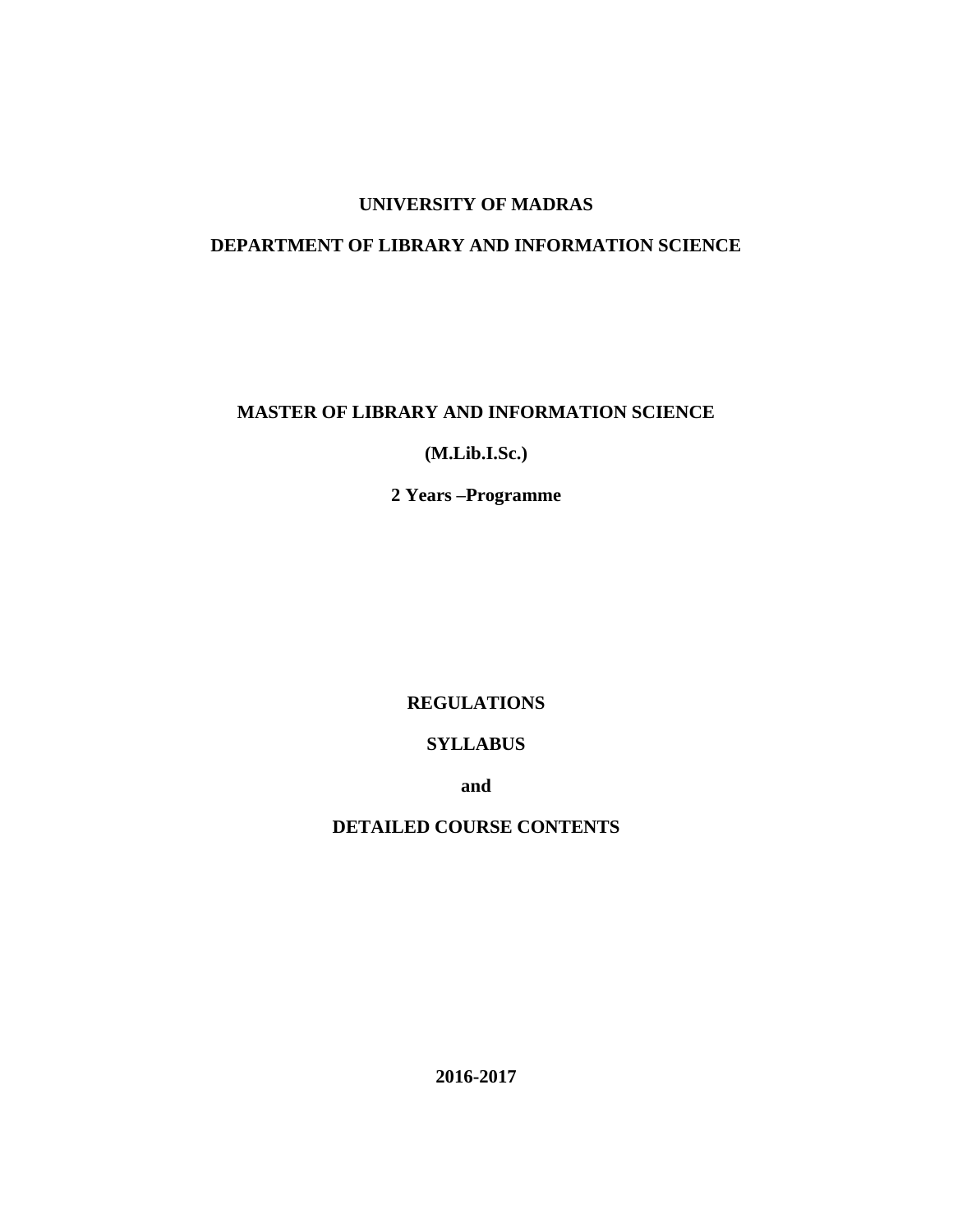# **UNIVERSITY OF MADRAS**

# **CHENNAI**

# **Department of Library and Information Science**

Guidelines, Regulations and Course Contents of the Programme leading to M.Lib.I.Sc. (Master of Library and Information Science) (Two years – Semester Scheme) Degree.

# **A. Programme Details**

| Name of the Department    | : Department of Library and Information Science           |
|---------------------------|-----------------------------------------------------------|
| School                    | : School of Information and Communication Studies         |
| Subject                   | : Library and Information Science                         |
| Name of the Programme     | : M.Lib.I.Sc. (Master of Library and Information Science) |
| Duration of the Programme | : 2 years – 4 Semesters - Choice Based Credit System      |

## **B. Objectives of the Programme**

- 1. To familiarise the concepts of information and communication.
- 2. To expose with advances in ICT and information handling techniques.
- 3. To acquaint with the activities and services of different information systems.
- 4. To introduce the concept, types, and techniques of research.
- 5. To introduce new strategies in Library Management effectively.
- 6. To create awareness on the emerging tools in digitization

# **C. Eligibility for Admission to the Programme**

# **(i) Qualification for Admission**

Candidates who have passed any Bachelor's Degree Examination from a recognised University under  $10+2+3$  system and who have secured at-least 50% marks in aggregate, in Part III (main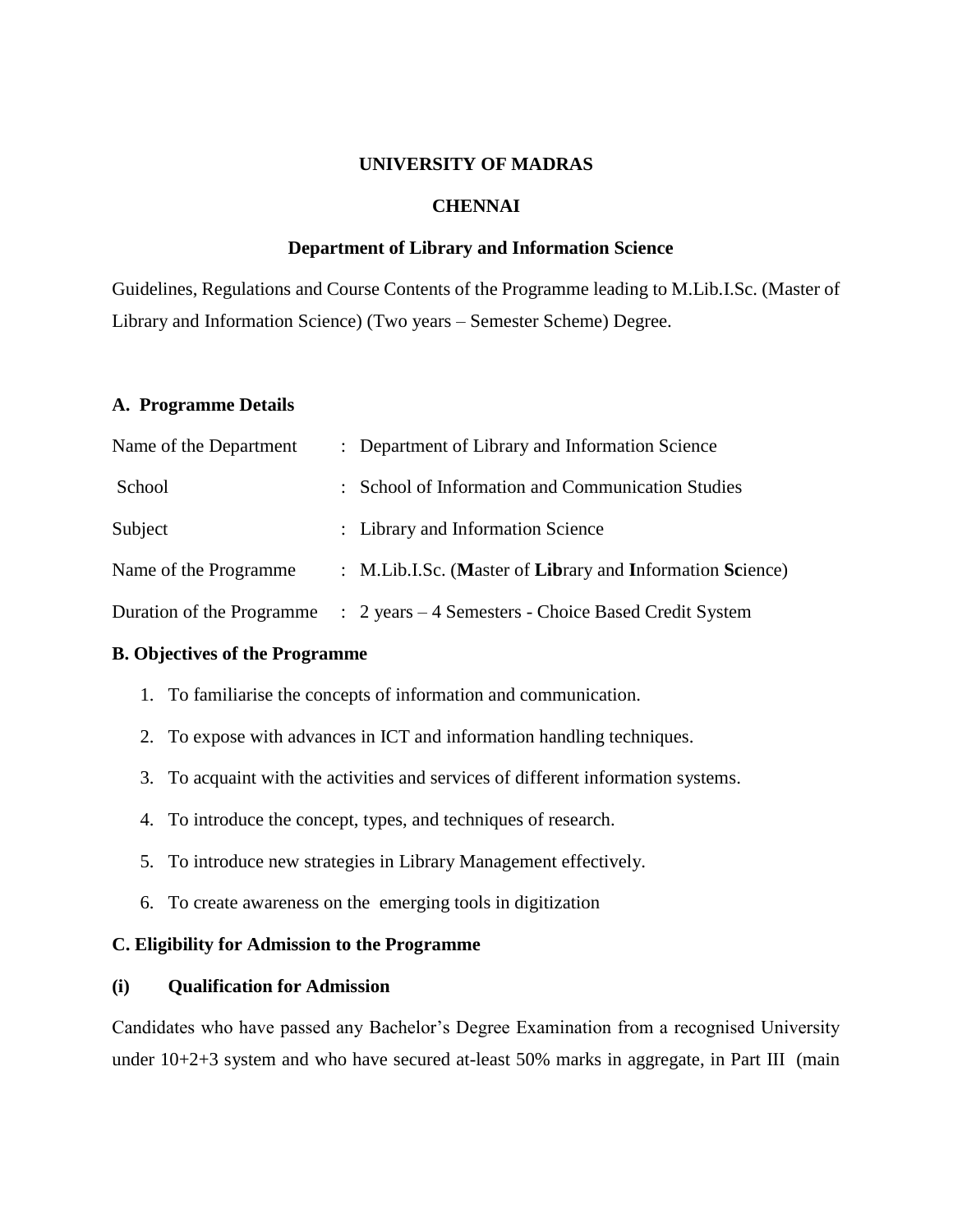subjects) are eligible to apply seeking admission to the M.Lib.I.Sc. (Library and Information Science) Programme.

# **(ii) Selection for Admission**

The selection of candidates shall be made on the basis of the eligibility.

# **(iii) Intake**

The total number of candidates to be admitted to the programme shall be 20 (Twenty only).

# **(iv) Internship**

Each student shall take up Internship during Summer Vacation, between II Semester and III Semester.

# **D. Syllabus**

| Sl. No         | <b>Course</b><br>Code | <b>Course Title</b>                                  |              | C/E           | <b>Credits</b> |
|----------------|-----------------------|------------------------------------------------------|--------------|---------------|----------------|
| $\mathbf{1}$   | <b>CIS C201</b>       | Foundation of Library & Information<br>Science       | I            | $\mathcal{C}$ | 4              |
| $\overline{2}$ | <b>CIS C202</b>       | Principles and Techniques of<br>Management           | $\mathbf I$  | $\mathcal{C}$ | $\overline{4}$ |
| 3              | <b>CIS C203</b>       | Introduction to IT and Programming                   | I            | $\mathcal{C}$ | $\overline{4}$ |
| $\overline{4}$ | <b>CIS C204</b>       | <b>Information Sources</b>                           | $\mathbf I$  | $\mathcal{C}$ | $\overline{4}$ |
| 5              | <b>CIS C205</b>       | <b>Information Products and Services</b>             | $\mathbf{I}$ | $\mathcal{C}$ | $\overline{4}$ |
| 6              | <b>CIS C206</b>       | <b>Element of Statistics and Research</b><br>Methods | $\mathbf{I}$ | $\mathcal{C}$ | $\overline{4}$ |
| 7              | <b>CIS C207</b>       | Cataloguing & Metadata (Theory &<br>Practice)        | $\mathbf{I}$ | $\mathcal{C}$ | $\overline{4}$ |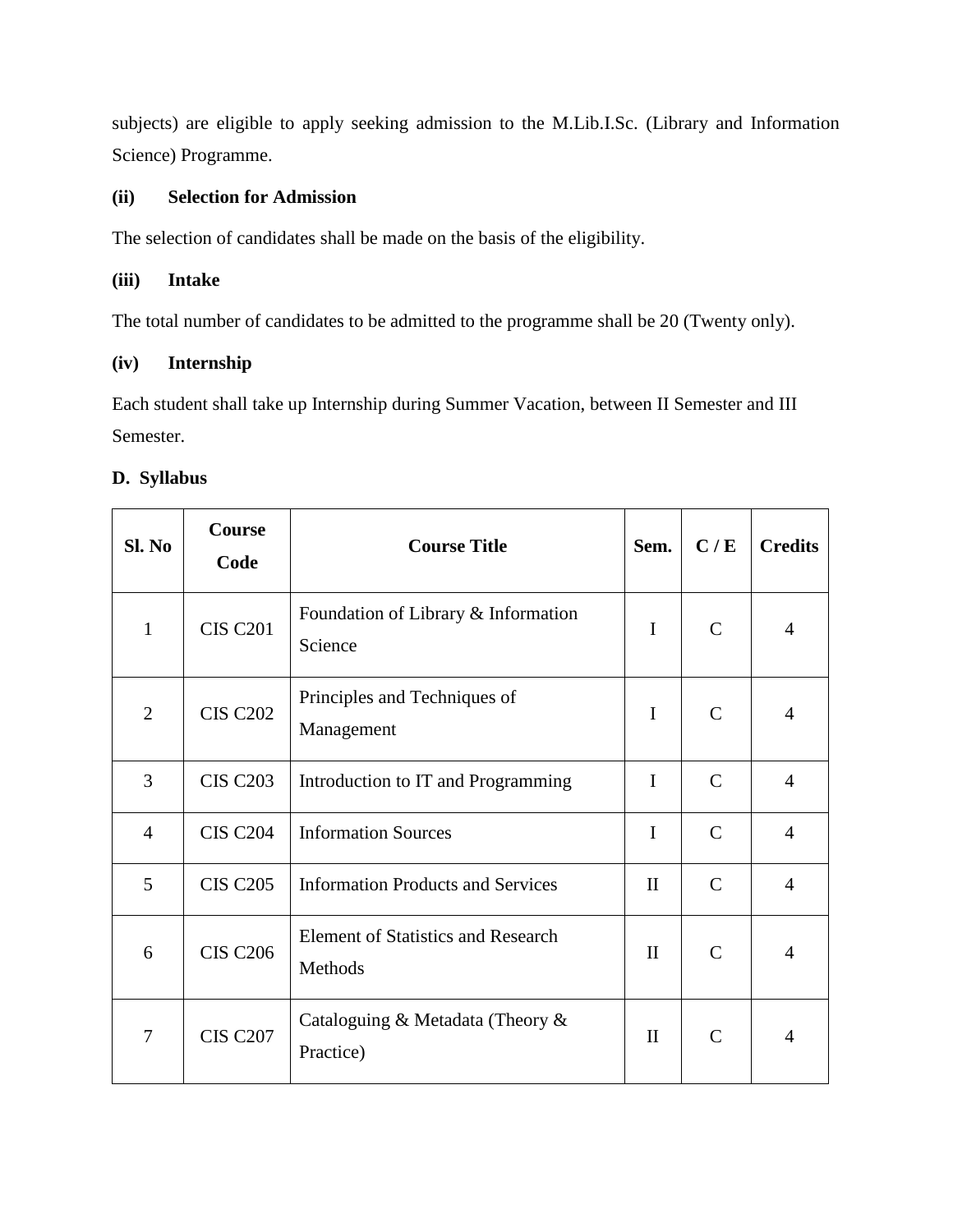| 8  | <b>CIS C208</b> | Knowledge Organization (Theory &<br>Practice) | III                | $\mathcal{C}$ | $\overline{4}$ |
|----|-----------------|-----------------------------------------------|--------------------|---------------|----------------|
| 9  | <b>CIS C209</b> | Library Management & Automation               | III                | $\mathbf C$   | $\overline{4}$ |
| 10 | <b>CIS C210</b> | Information Storage & Retrieval               | III                | $\mathbf C$   | $\overline{4}$ |
| 11 | <b>CIS C211</b> | Informetrics                                  | $\mathop{\rm III}$ | $\mathbf C$   | $\overline{4}$ |
| 12 | <b>CIS C212</b> | Internship                                    | III                | $\mathbf C$   | $\overline{4}$ |
| 13 | <b>CIS C213</b> | <b>Content Management</b>                     | IV                 | $\mathsf{C}$  | $\overline{4}$ |
| 14 | <b>CIS C214</b> | Web Technology                                | IV                 | $\mathbf C$   | $\overline{4}$ |
| 15 | <b>CIS C215</b> | <b>Digital Libraries</b>                      | IV                 | $\mathsf{C}$  | $\overline{4}$ |
| 16 | <b>CIS E201</b> | Project                                       | IV                 | E             | 6              |
| 17 | <b>CIS E202</b> | Knowledge Management                          |                    | E             | 3              |
| 18 | <b>CIS E203</b> | Marketing of Information                      |                    | E             | 3              |
| 19 | <b>CIS E204</b> | <b>Electronic Publishing</b>                  |                    | E             | 3              |
| 20 | <b>CIS E205</b> | Documentation                                 |                    | E             | 3              |
| 21 | <b>CIS E206</b> | <b>Academic Libraries</b>                     |                    | E             | 3              |
| 22 | <b>CIS E207</b> | <b>Community Information Services</b>         |                    | E             | 3              |
| 23 | <b>CIS E208</b> | Information System for Industry               |                    | E             | 3              |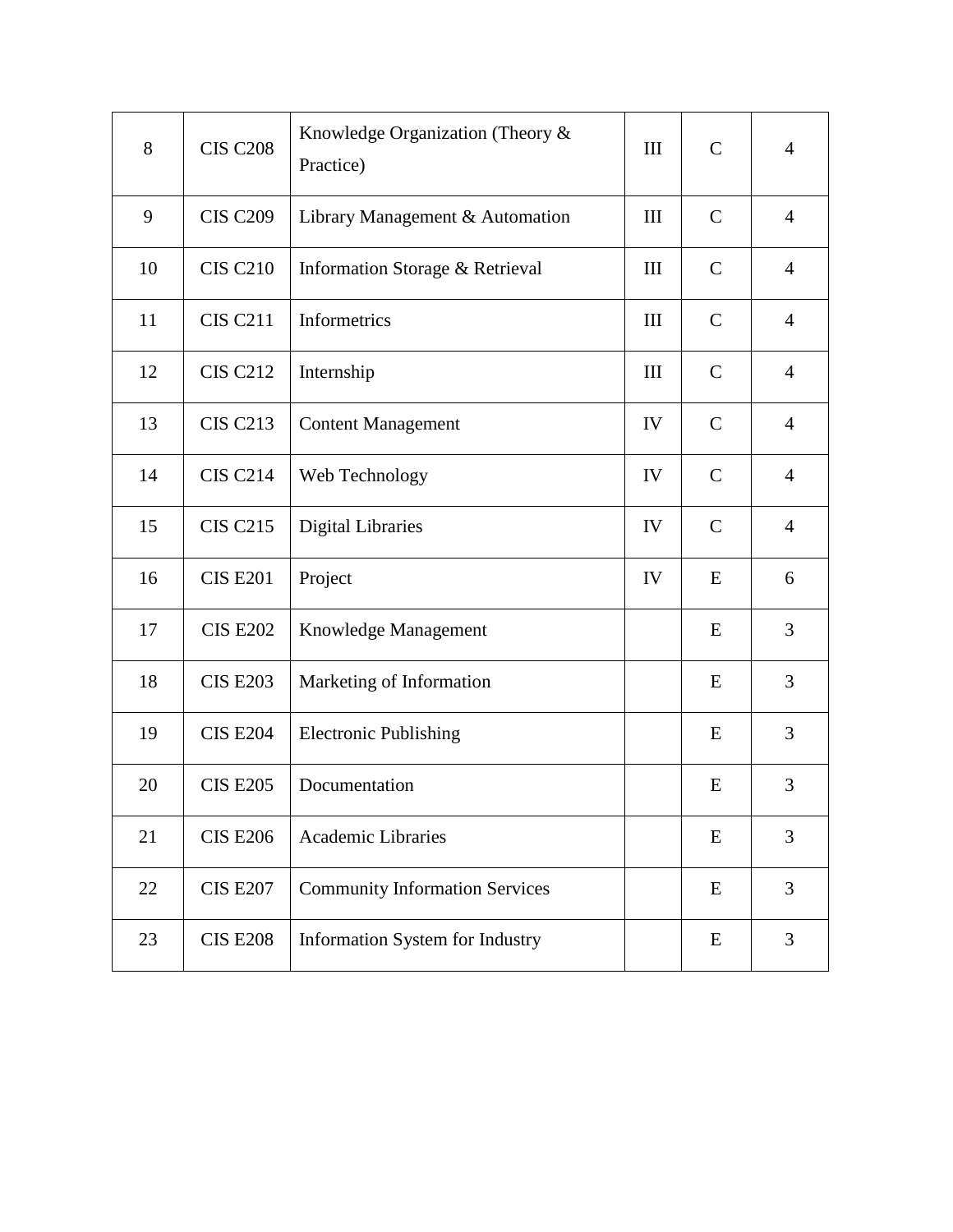# **Semester I**

#### **CIS C201 – Foundation of Library & Information Science**

- Unit I Data, Information & Knowledge; Evolution of Information Science as a discipline; its scope and relation to Library Science, Cognitive Sciences, Computer Science etc; the inter-discipline nature of IS.
- Unit II Theories of Information, Communication Models; Channels of Communication-Formal & Informal; Information Transfer Cycle.
- Unit III Information / Knowledge Society; information and knowledge as economic factors; economics of information; legal and ethical issues; the digital divide.
- Unit IV National information infrastructure; library networks; legislative framework for provision of library services and access to information.
- Unit V Information / Memory institution of different kinds: Libraries, Archives, Documentation Centers, Information Analysis Centers, Museums and respective roles and functions.
- Unit VI Normative Principles: Five Laws of Library Science; open access to information; library and information profession

- 1. Bhatt, R. K. (1995). History and development of libraries in India. New Delhi: Mittal Publications,
- 2. Burahohan, A. (2000).Various aspects of Librarianship and Information Science. New Delhi: Ess Ess Publication.
- 3. Cawkell, A.E., Ed. (1987). Evolution of an Information Society. London: ASLIB.
- 4. Chapman, E. A and lynden, F. C. Advances in Librarianship. (2000). San Diego: Academic Press.
- 5. Feather J. (2008). The Information Society: a study of continuity and change. Ed. 5. London: Facet Publishing
- 6. Isaac, K.A. (2004). Library Legislation in India: A critical and comparative study of State Library Acts. New Delhi: Ess Ess Publication.
- 7. Krishan Kumar. (1993). Library Organisation. New Delhi: Vikas.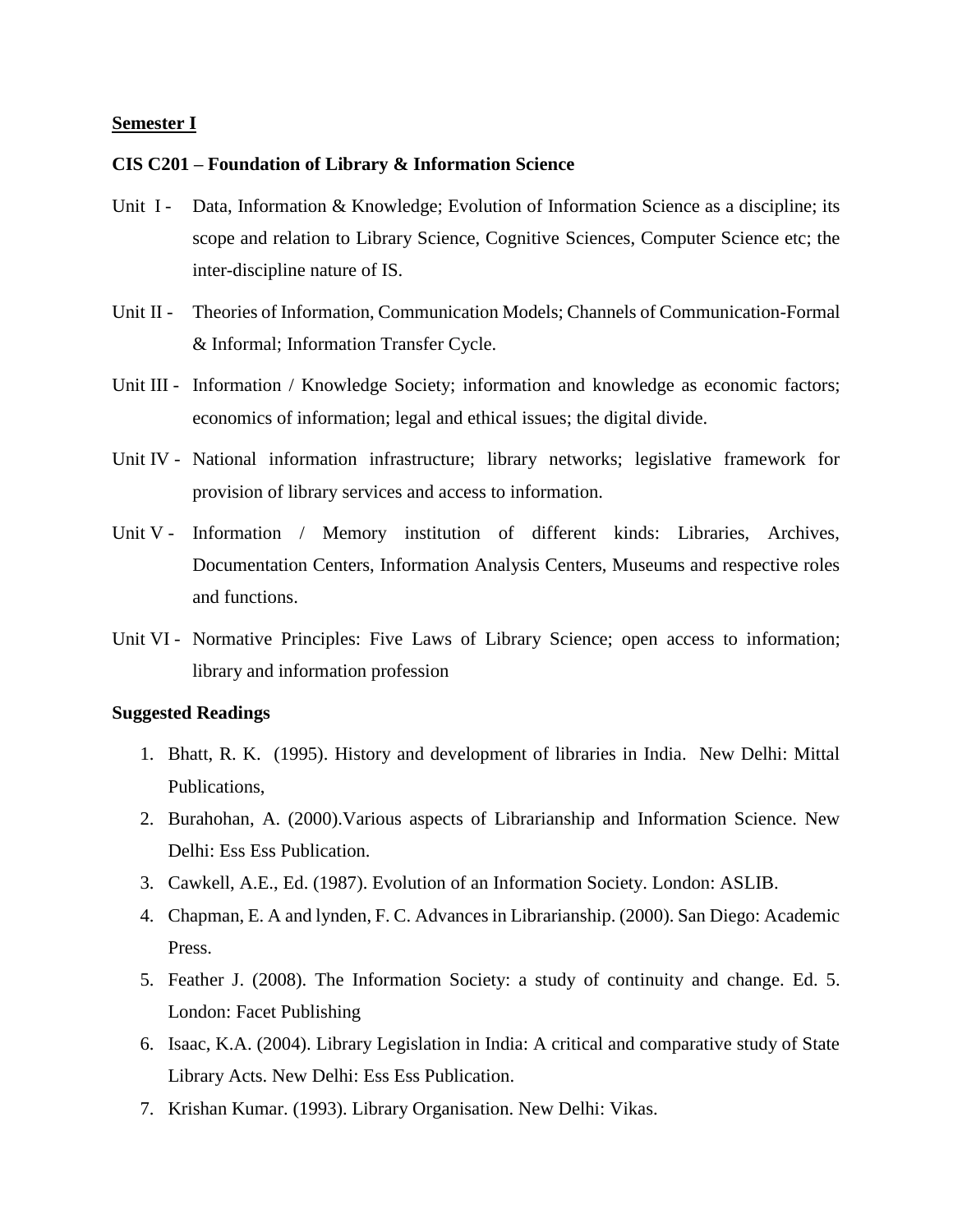- 8. Kumar, P.S.G. (1997). Fundamentals of Information Science. Delhi: S. Chand.
- 9. Kumar, P.S.G. (2003). Foundations of Library and Information Science. Paper I of UGC Model Curriculum. New Delhi: Manohar.
- 10. Prasher, R. G. (1991). Information and its Communication. New Delhi: Medallion Press.
- 11. Ranganathan, S.R. (1999). The Five Laws of Library Science, 2nd Ed., Bangalore: Sarada Ranganathan Endowment for Library Science.
- 12. Richard E.R. (2000). Foundations of Library and Information Science. London: Neal-Schuman.
- 13. Rout, R.K. Ed. (1999). Library Legislation in India. New Delhi: Reliance.
- 14. Sharma, P. S.K. (1992). Library and Society. 2 Ed. Delhi: Ess Ess Publication.
- 15. Singh ,S P. (2005). Special libraries in the electronic environment. New Delhi: Bookwell.
- 16. Surendra S. and Sonal Singh. Ed. (2002). Library, Information and Science. New Delhi: Ess Ess Publication.
- 17. Venkatappaiah, V. (1990). Indian Library Legislation. 2nd Vol. New Delhi: Daya.
- 18. Venktappaiah ,V and Madhusudhan, M. ( 2006). Public library legislation in the new millennium. New Delhi: Bookwell.
- 19. Vyas, S.D. (1993). Library and Society. Jaipur: Panchasheel.

### **CIS C202 – Principles and Techniques of Management**

- Unit I Schools of Management; Classical Neo- classical and Modern management theories; principles and functions of management.
- Unit II System concepts; System theory; Open and Close System; management techniques, PERT, CPM, etc.
- Unit III Human Resource Management; Financial resources management; budgets and budgeting techniques.
- Unit IV Crisis management; change management; space management.
- Unit V Quality management; TQM, quality audit, SERVQUAL, ISO 9000 series of standards.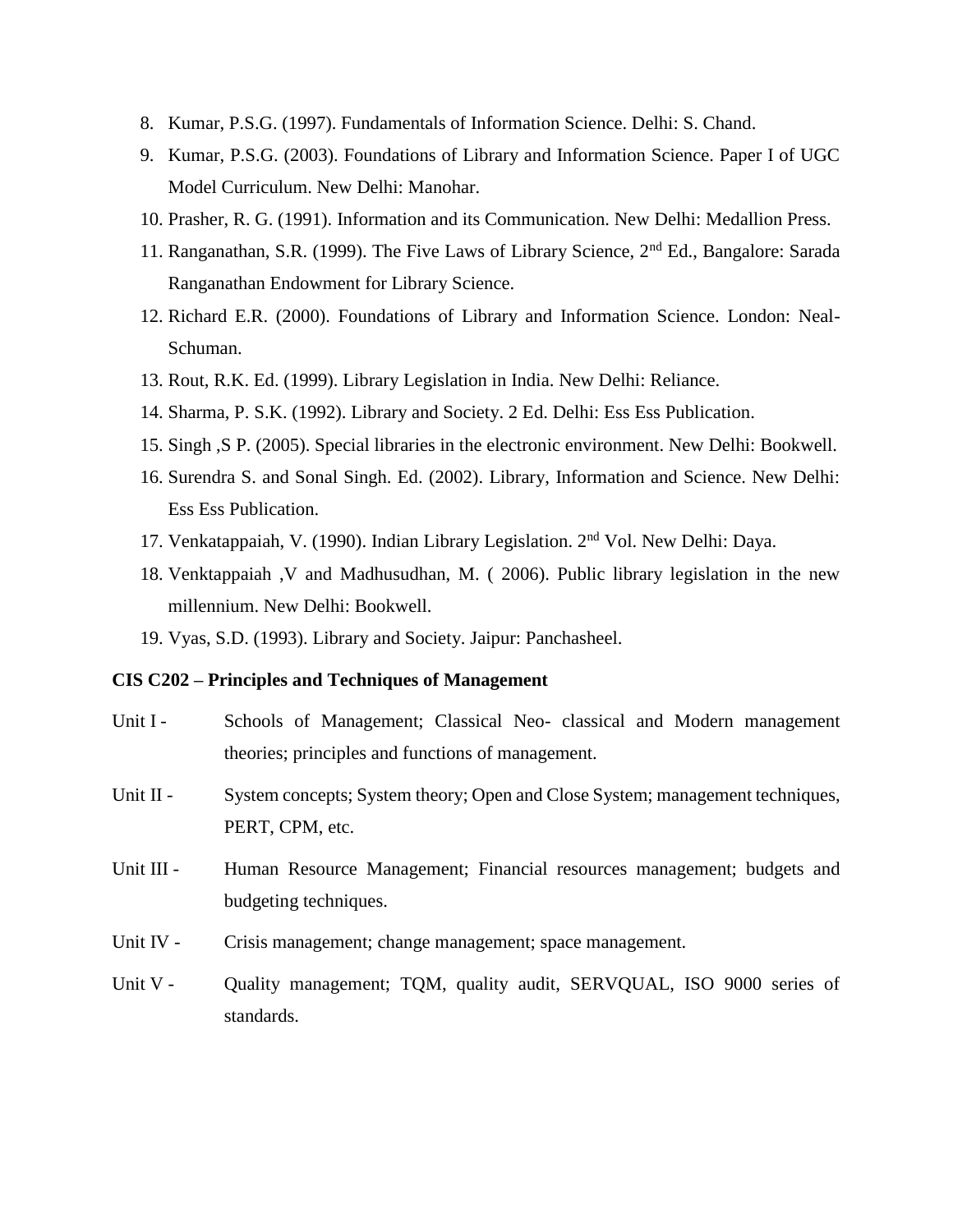# **Suggested Readings**

- 1. Brophy, P. and Courling K. (1997). Quality management for information and library managers. Bombay: Jaico.
- 2. Bryson, J.O. (1996). Effective library and information management. Bombay: Jaico.
- 3. Clayton, P. R. and Gorman, G. E. (2006). Managing information resources in libraries: collection management in theory and practice. London: Facet Publishing.
- 4. Coote, Helen. (1994). How to market your library service effectively. London: ASLIB.
- 5. Evans, E.G. Ed. (1986). Management Information Systems. New Delhi: S. Chand & Co.
- 6. IASLIC (1979). Application of management techniques in Library and Information Systems. Kolkata: IASLIC.
- 7. Krishan Kumar. (2007). Library management in electronic environment. New Delhi: Har Anand Publications.
- 8. Kumar, P.S.G. (2003). Management of Library and Information Centers. Delhi: B. R. Publishing Corporation.
- 9. Mahapatra, P. (1997). Library Management. Calcutta: World Press.
- 10. Matthews ,J. (2005). Strategic planning and management for library managers. London: Libraries Unlimited.
- 11. Paliwal, P.K. (2000). Compendium of Library Administration. New Delhi: Ess Ess Publication.
- 12. Paranjpe, V. (1997). Strategic human resource management. New Delhi: Allied.
- 13. Parker, C. and Café, T. (1993). Management Information Systems: Strategy and action. New York: McGraw Hill.
- 14. Ranganathan ,S. R. (2006). Library Administration. New Delhi: Ess Ess Publication.
- 15. Seetharama, S. (1990). Guidelines for planning of libraries and information centers. Calcutta: IASLIC.

# **CIS C203 – Introduction to IT and Programming**

Unit I - Information Technology; Evolution of Digital Computers; Introduction to Telecommunications; Number Systems: Binary, Octal, Hexadecimal, Representation of Numbers in Computers; Character Representation: ASCII, ISCII and UNICODE; File formats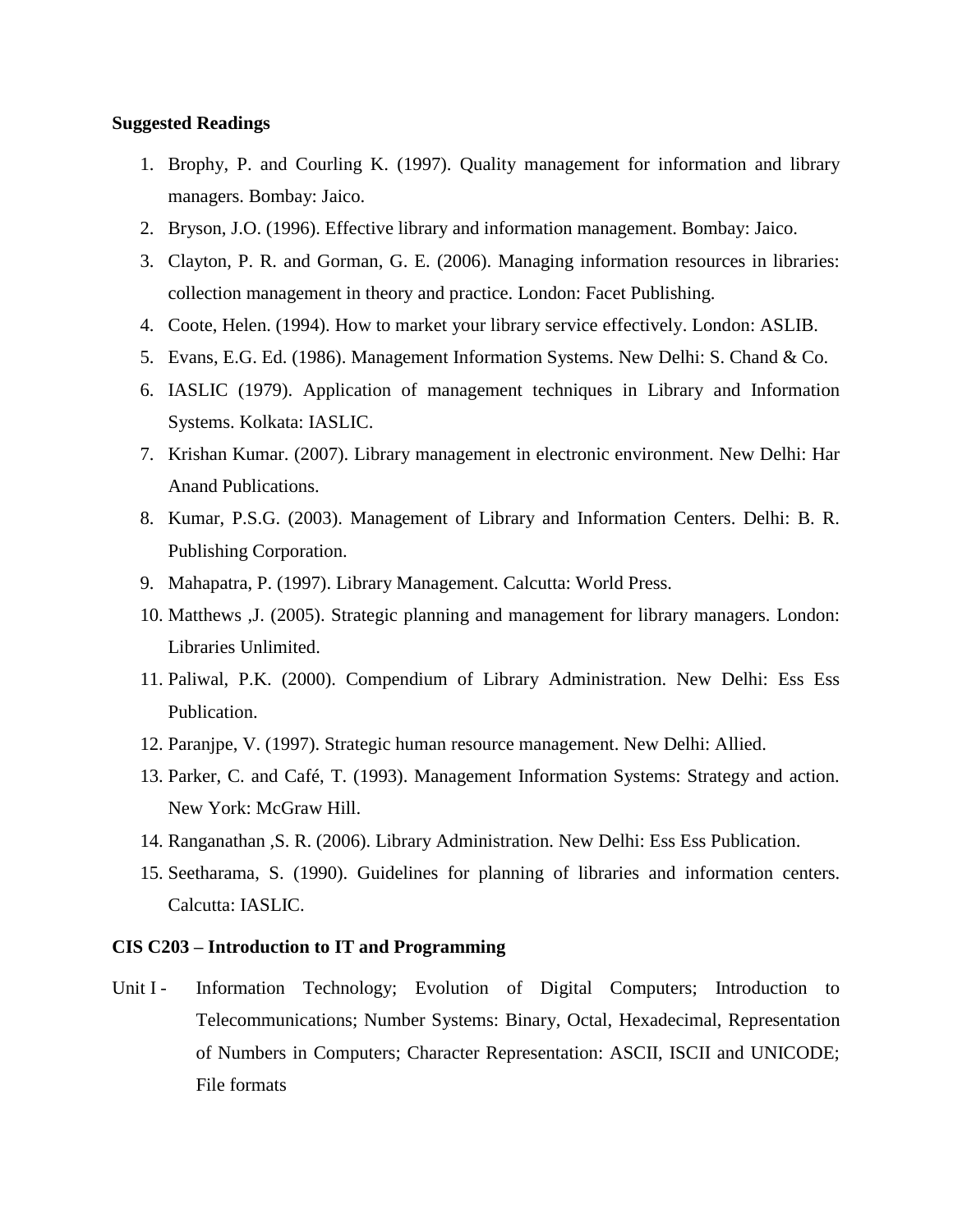- Unit II Basic components of a Computer Arithmetic Logic Unit; Control Unit; Memory Unit – Static and Dynamic RAM, ROM, Cache memory; Input / Output devices.
- Unit III Operating System: Linux, Windows; Boolean algebra & logic.
- Unit IV Fundamentals of Programming; Introduction to C programming; Object Oriented programming. Java, PHP
- Unit V Use of a standard DBMS package through lab work.

- 1. Arvind Kumar. Ed. (2006). Information Technology for all (2 vols.). New Delhi: Anmol.
- 2. Bansal, S.K. (2005). Information Technology and Globalisation. New Delhi: A.P.H. Publishing Corporation.
- 3. Basandra, S.K. (2002). Computers today. New Delhi: Golgotia.
- 4. Croucher, P. (1996). Communications and networks. 2<sup>nd</sup> ed. New Delhi: Affiliated East West.
- 5. Decson, E. (2000). Managing with Information Technology. Great Britan: Koganpage Ltd.
- 6. Dickson, G.W. and Desanctis, G.. Information technology and the future enterprise: New models for managers. New Jersey: Prentice Hall.
- 7. Dhiman, A.K. (2003). Basics of Information Technology for librarians and information scientists, Vol.1. New Delhi: Ess Ess Publication.
- 8. Forrester W.H. and Rowlands, J.L. (2002). The online searcher's companion. London: LA.
- 9. Ferris, Jeffrey A. (2000) Windows 2000: Development and desktop management. Indiana: New Riders.
- 10. Gallimore, A. (1997). Developing on IT strategy for your Library. London: Library Association.
- 11. Haravu, L J. (2004). Library automation: design, principles and practice. New Delhi: Allied Publishers.
- 12. INFLIBNET. (2003). Software for university libraries user manual. Ahmedabad: INFLIBNET.
- 13. Kashyap, M.M. (2003). Database systems. New Delhi: Vikas.
- 14. Keren, C and Perlmutter, L, Ed. (1995). The application of mini and micro computers in Information, Documentation, and Libraries. Amsterdam: Elsevier.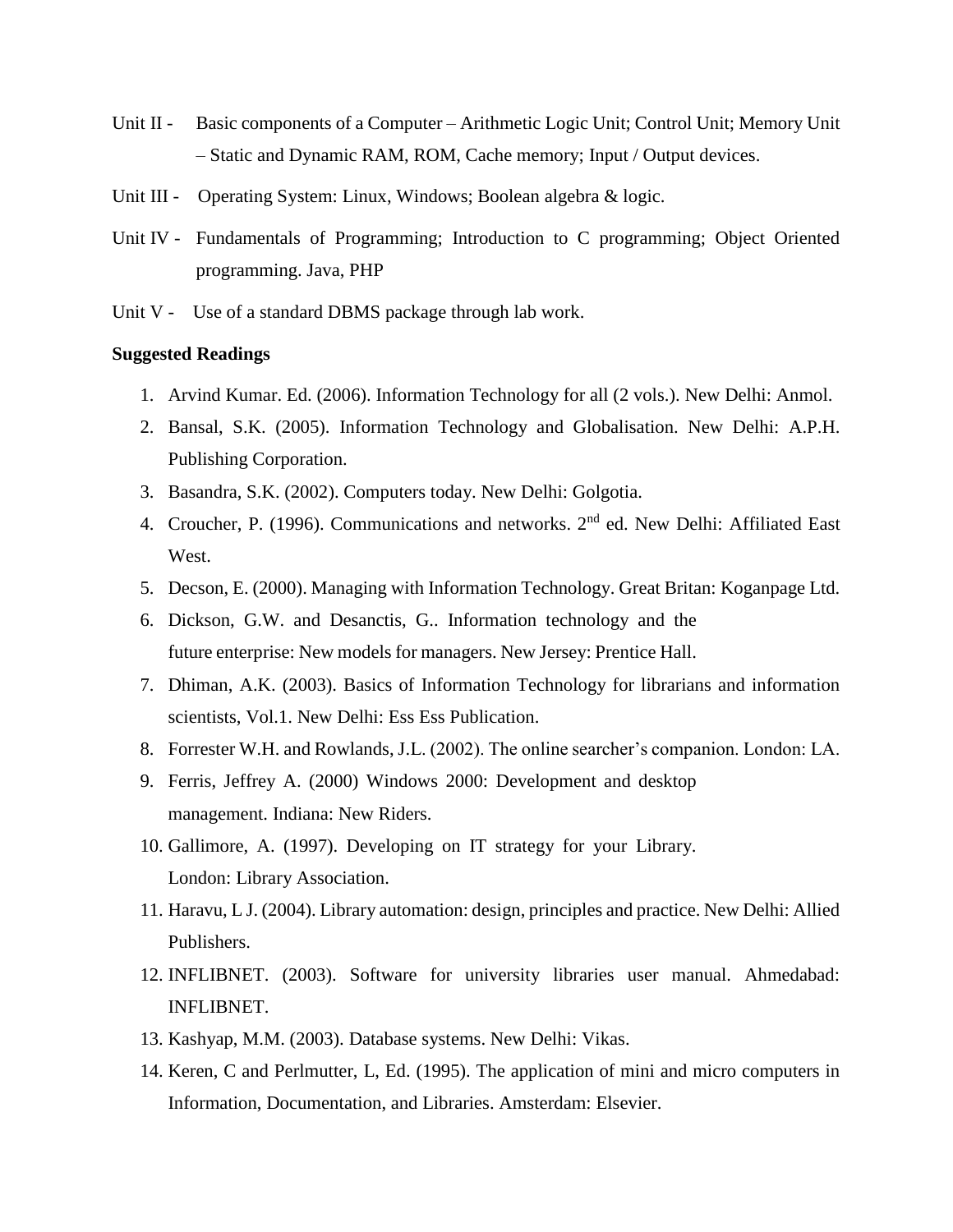- 15. Kochan, Stephen and Wood, Patrick. (2003). Unix Shell Programming, 3rd ed. USA: SAMS
- 16. Matthew, Neil et al. (2001). Professional Linux Programming*.* Mumbai: SPD
- 17. Negus, Christopher. (2005). Linux bible. New York: John Wiley.
- 18. Peterson, Richard. (1996). Linux: the Complete Reference. New York: McGraw-Hill.
- 19. Rajaraman, V. (2007). Introduction to Information Technology. New Delhi: Prentice-Hall of India.
- 20. Rajaraman, V. (1995). Fundamentals of Computes. New Delhi: Prentice-Hall of India.
- 21. Rich, E. and Knight K. (1994). Artificial Intelligence, 2nd Ed. New Delhi: T.M.H.
- 22. Satyanarayana, R. (2005). Information Technology and its facets. Delhi: Manak.
- 23. Shroff, R. (2000). Computer systems and applications. Mumbai: Himalaya.
- 24. Sinha, P.K. (1992). Computer fundamentals: concept, systems and applications. 2<sup>nd</sup> ed. New Delhi: BPB Publications.
- 25. Tranter, Jeff. (1996). Linux Multimedia Guide. Cambridge: O'Reilly.
- 26. Zorkoczy, P. (2005). Information Technology: An introduction, London: Pitman.

# **CIS C204 – Information Sources**

- Unit I Information Sources Documentary and Non-Documentary; Primary, Secondary and Tertiary Sources of Information and their Characteristics;
- Unit II Evaluation Criteria; Detailed Study on selected Reference Sources;
- Unit III Multimedia & E-resources; Portals, Subject Gateways; Open Access Resources
- Unit IV Search Engines, Search Techniques
- Unit V Lab. Work on Information Search & Access, Trial Demos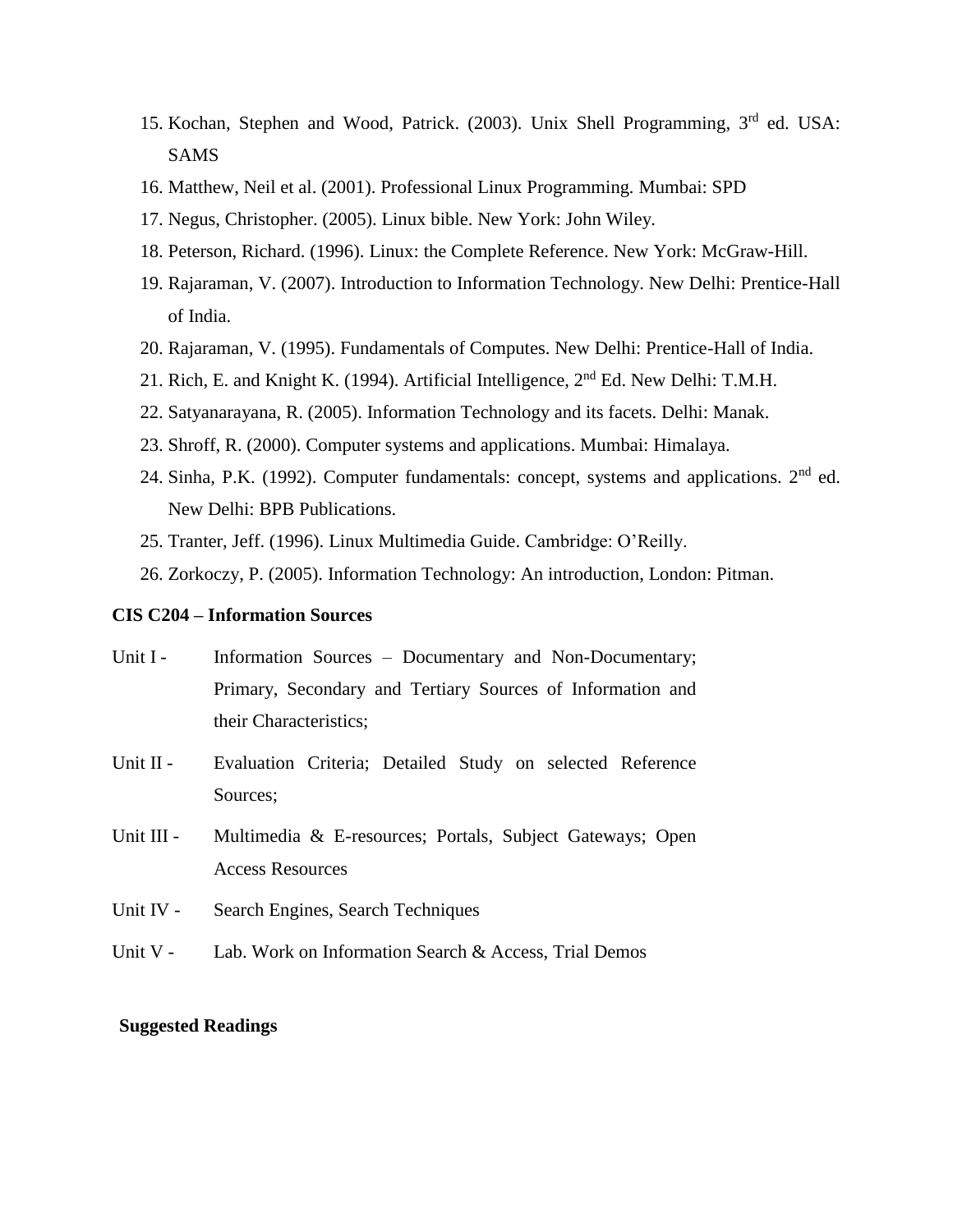- 1. Alan, P., Gwyneth, T. and Goff S. (1999). The Library and Information Professional's Guide to the World Wide Web. London : Facet Publishing.
- 2. Chowdhruy, G. G. and Sudatta Chowdhury (2001). Searching CD-ROM and Online Information Sources. London : Facet Publishing.
- 3. Grogan, Dennis. (1984). Science & Technology: An introduction to literature. London: Clive Bingley.
- 4. Hurt, C.D. (1998). Information Sources in Science and Technology. 3<sup>rd</sup> ed. London.: Libraries Unlimited.
- 5. Katz, W.A. (2000). Introduction to reference work. 2V. London: Butterworths.
- 6. Rao, I.K.R. (2001). Electronic Sources of Information. Bangalore: DRTC.
- 7. Sewa Singh. (2001). Hand book of international sources on reference and Information. New Delhi: Crest Publication.
- 8. Sharma, J.S. and Grover, D.R. (1998). Reference service and sources of Information. New Delhi: Ess Ess Publication.
- 9. Stebbins, Leslie F. (2005). Student guide to research in the digital age: how to locate and evaluate information sources. Santa Barbara: Libraries Unlimited
- 10. Subramanayam, K. (1981). Scientific and technical Information resources. New York: Marcel Dekkar.
- 11. Walford, A.J. (1990). Guide to reference materials. 3V. London: Library Association.
- 12. [http://www.Libraryspot.com](http://www.libraryspot.com/)
- 13. [http://www.refdesk.com](http://www.refdesk.com/)
- 14. [http://www.infolibrarian.com](http://www.infolibrarian.com/)
- 15. [http://www.infolibrarian.com](http://www.infolibrarian.com/)
- 16. [http://www.Libraryspot.com](http://www.libraryspot.com/)
- 17. [http://www.refdesk.com](http://www.refdesk.com/)

# **Semester II**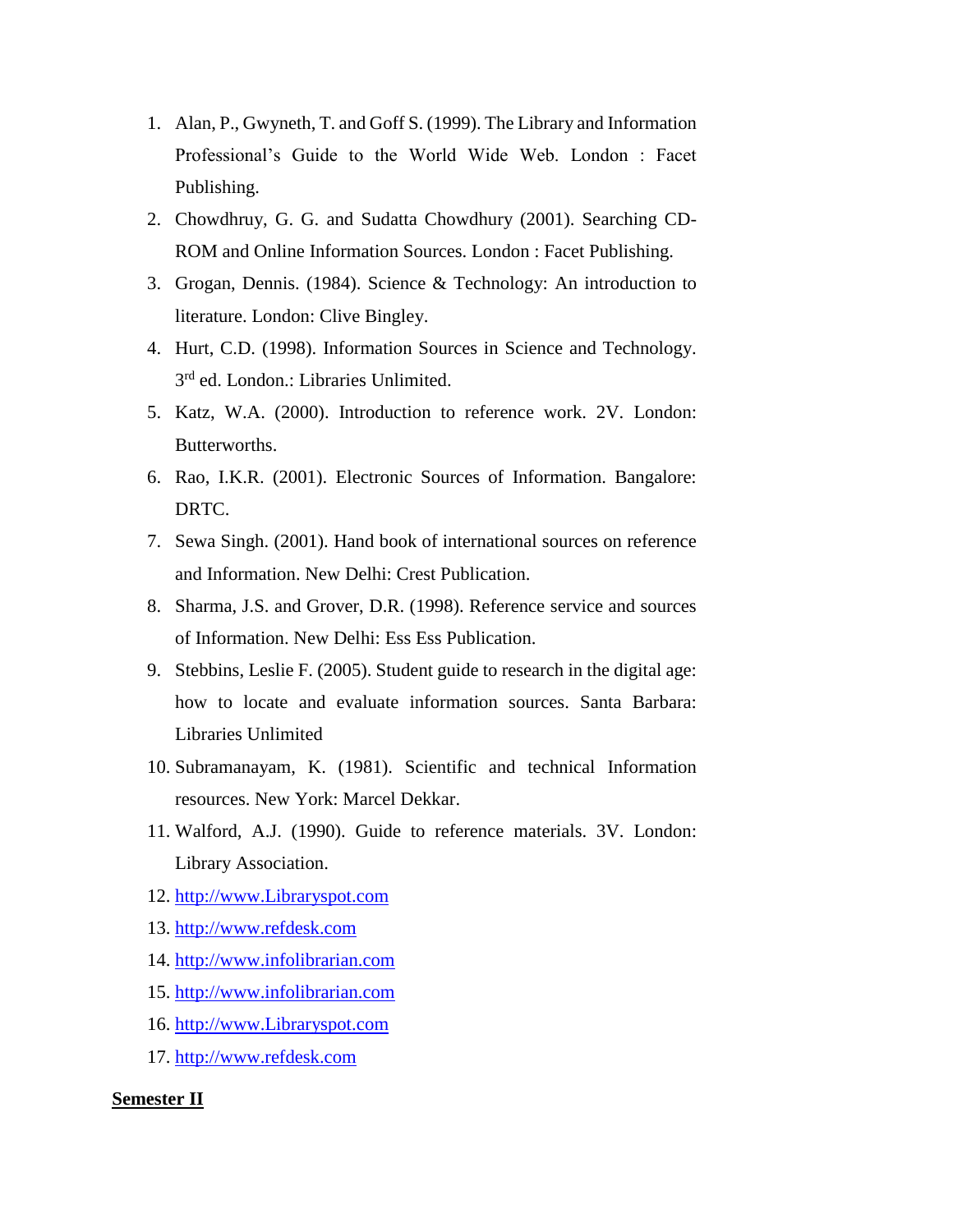## **CIS C205 – Information Products and Services**

- Unit I Information Products and Services: Documents Delivery, Translation; Current Awareness, SDI, E-Alert & Web-based Services; Information Analysis and Consolidation Products and Services.
- Unit II Study of products and services of selected major global Information Systems
- Unit III Users of Information; Understanding the users; Categories of users and their needs; Information use contexts; Information seeking behavior of users; Theories of Information behavior.
- Unit IV Use Studies; Methods of users studies; major information users and use studies and their findings
- Unit V Users Education & Information Literacy

- 1. Cronin, B. (1981). Marketing of Library and Information Services. London: ASLIB.
- 2. Eileen, E. D.S. (2002). Marketing concepts for Libraries and Information Services. 2<sup>nd</sup> Ed. London: Facet Publishing.
- 3. Guha, B. (1983). Documentation and Information: services, techniques and systems. Calcutta: World Press.
- 4. Gupta, B.M. et al. (1991). Handbook of Libraries, Archives, Information Centres in India. New Delhi: Aditya Prakshan.
- 5. IASLIC (1988). Marketing of Library and Information services (13<sup>th</sup> IASLIC Seminar papers), Calcutta: IASLIC.
- 6. Jain, A.K. et al. Ed. (1995). Marketing of information products and services. Ahmedabad: IBH Publishing Company.
- 7. Krishna Kumar. (1998). Reference service, 5<sup>th</sup> ed. New Delhi: Vikas.
- 8. Lucas, Amy. Ed. (1989). Encyclopaedia of Information Systems and Services. Detriot: Gale Research.
- 9. Neelameghan A. and Prasad, K.N. Eds. (2005). Information systems and services in India. Bangalore: Sarada Ranganathan Endowment for Library Science.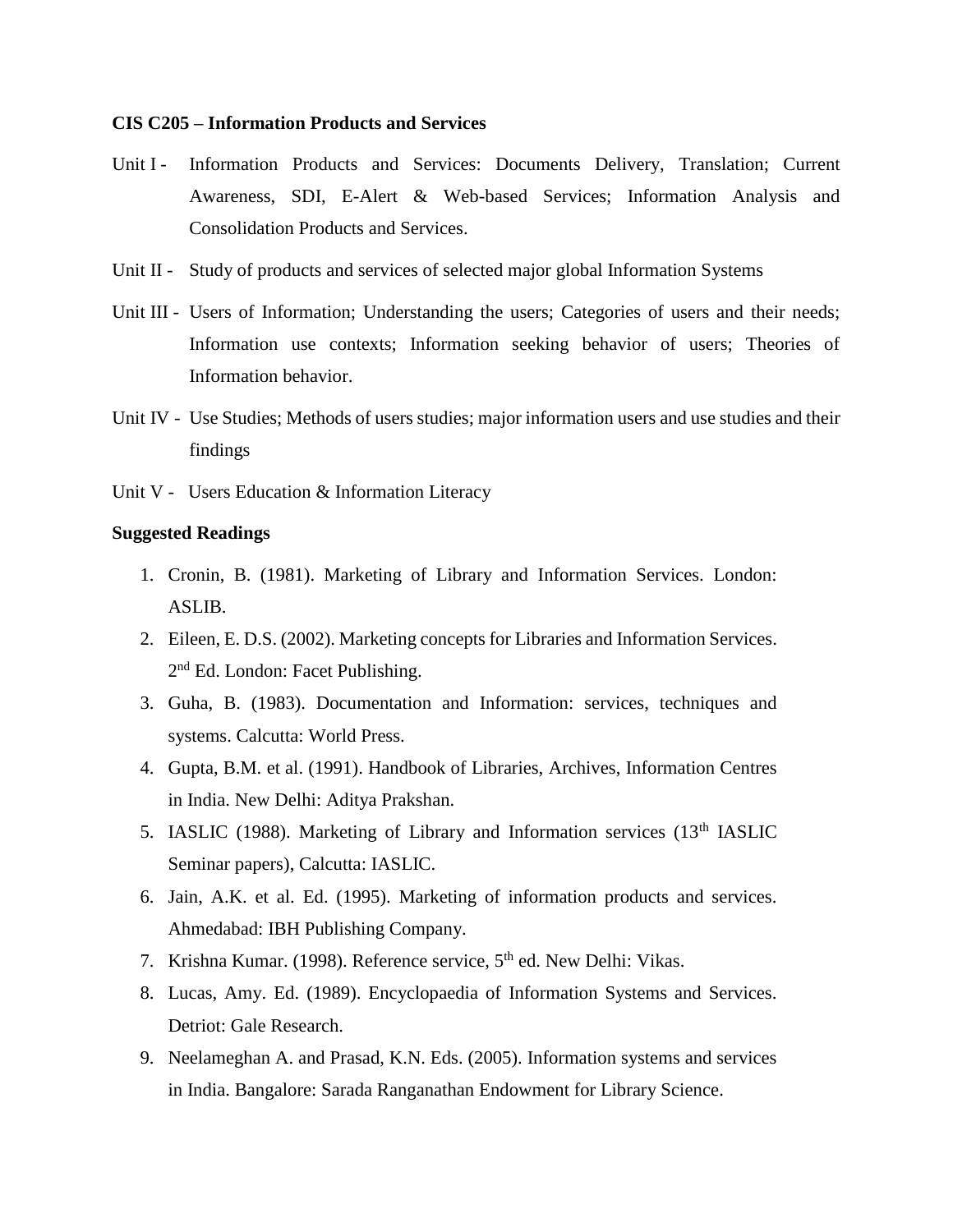- 10. Ranganathan, S. R. (1961). Reference Service. 2nd ed. Bombay: Asia Publishing House.
- 11. Rowley (J). The basics of information system. Ed. 2. 1996. Library Association, London.
- 12. Seetharama, S. (1997).Information consolidation and repackaging. New Delhi: Ess Ess Publication.
- 13. Sunitha Asija. (1998). Documentation services in India: A review of some selected documentation centres. New Delhi: Academic Publications.
- 14. UNESCO. (1978). Handbook of Information Systems. Paris: Unesco.

### **CIS C206 – Element of Statistics and Research Methods**

- Unit I Introduction to Statistics; definition of statistical terms-population, sample, data and variables; frequency distributions; scales of measurement; presentation of datagraphical and tabular; frequency tables, histogram, frequency curves; correlation and regression analysis; curve fitting; probability, probability distributions; measures of central tendency and dispersion; binominal, Poisson, geometric and Negative binomial distributions;
- Unit II Research design definition, need; Sampling; Hypothesis
- Unit III Research methods- data collection & analysis.
- Unit IV Testing of hypothesis:  $z$ -test  $\&$  t-test, and goodness-fit- test
- Unit V Report writing-style manuals (MLA, APA, Chicago);
- Unit VI Use of statistical packages such as SPSS.

- 1. Busha, C. H. (1990). Research methods in librarianship. New York: Academic Press.
- 2. Busha, C., Hand Harter, S.S. (1980). Research methods in librarianship: Techniques and interpretation. Orlando: Academic press.
- 3. Charles, H. et.al. (1993). Research methods in librarianship: Techniques and interpretations. New Delhi: Sage.
- 4. Fowler, F.J. (1993). Survey research methods. New Delhi: Sage.
- 5. Goode, W.J. and Hatt, P.K. (1986). Methods in Social Science research. New Delhi: McGrawHill.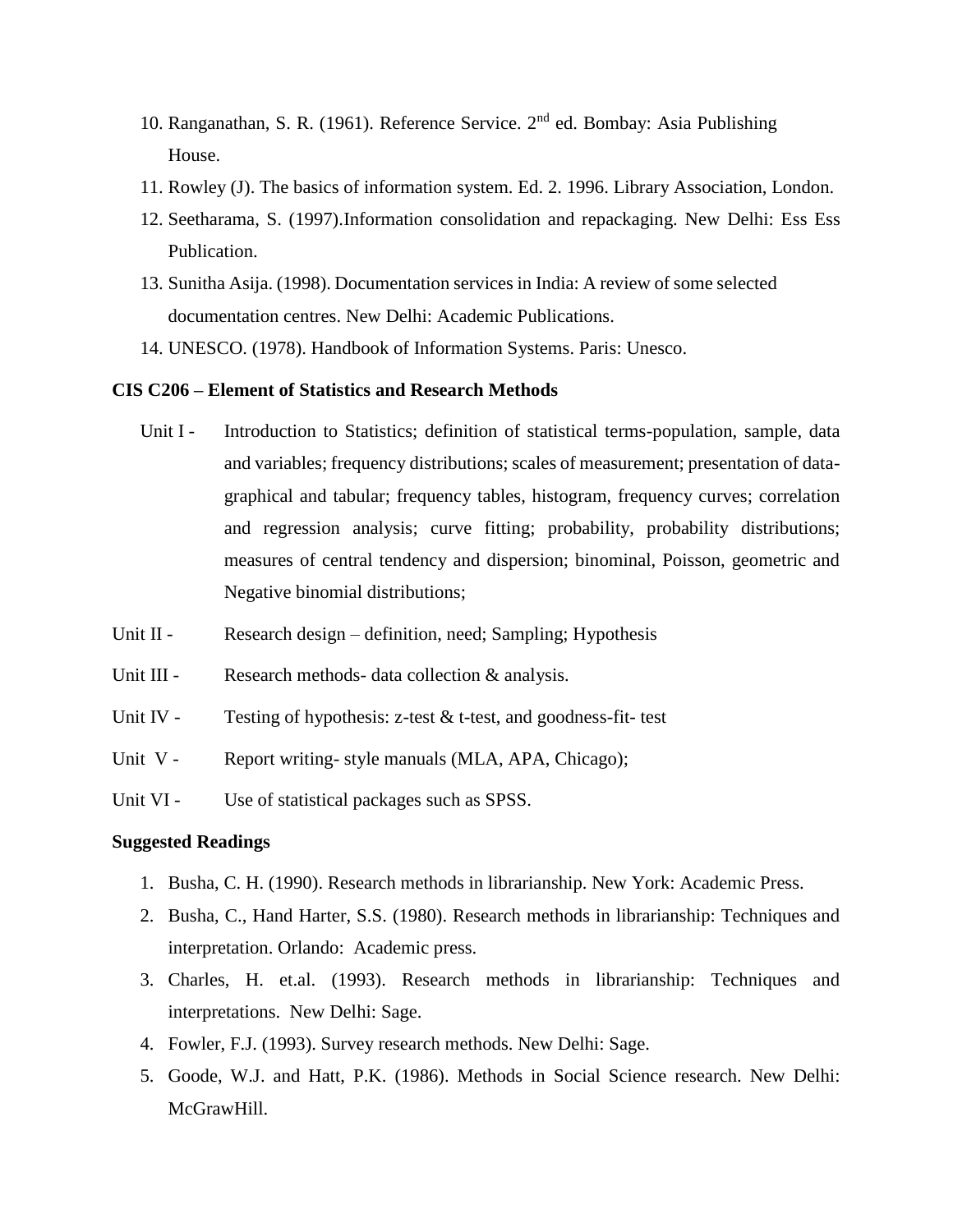- 6. Goon, A M. (2000). Fundamental of Statistics. Calcutta: World Press.
- 7. Krishan Kumar. (1999). Research methods in Library and Information Science. Rev. Ed. New Delhi: Har-Anand Publications.
- 8. Krishnaswami, O.R. (1993). Methodology of Research in Social Sciences. Bombay: Himalaya.
- 9. Lancaster, F. W and Powell, R R. (1985). Basic research methods for librarians. New Jersey: Ablex Publishing.
- 10. Powell, R R and Silipigni, C L. (2004). Basic research methods for librarians. Ed. 4. Westport: Libraries Unlimited.
- 11. Rao, I.K.R. (1985). Quantitative methods for Library and Information Science. New Delhi: Wiley Eastern.
- 12. Slater, M. (1990). Research methods in Library and Information studies. London: LA.

# **CIS C207 – Cataloguing & Metadata (Theory & Practice)**

- Unit I Bibliographic Entities and Bibliographic Records; Bibliographic files of different kinds, Bibliographic Objectives.
- Unit II Principles of Description; FRBR; Bibliographic Languages: Standards for Description: ISBD, AACR-2, RDA; Standards for Machine Readable Bibliographic Records – ISO 2709 and the MARC family of Formats, MARC- XML
- Unit III Subject languages and vocabulary control: Lists of Subject Headings, Thesauri: Indexing Models: Automatic Indexing.
- Unit IV Metadata and Metadata Standards: Dublin Core, EAD.
- Unit V Cataloguing Practice: Preparation of Bibliographic Records for different kinds of documents with emphasis on e-resources using appropriate standards (such as AACR-2 / RDA, MARC 21, LCSH, Authority Files) and software (KOHA).

- 1. Anglo-American Cataloguing Rules. (Latest Edition). London: Library Association.
- 2. Anglo American Cataloguing Rules (2002).  $2<sup>nd</sup>$  Ed. Rev. available online at [http://www.oclc.org/oclc/bib/toc.htm\)](http://www.oclc.org/oclc/bib/toc.htm)
- 3. Foulonneu, M. (2008). Metadata for Digital Resources. UK: Chandos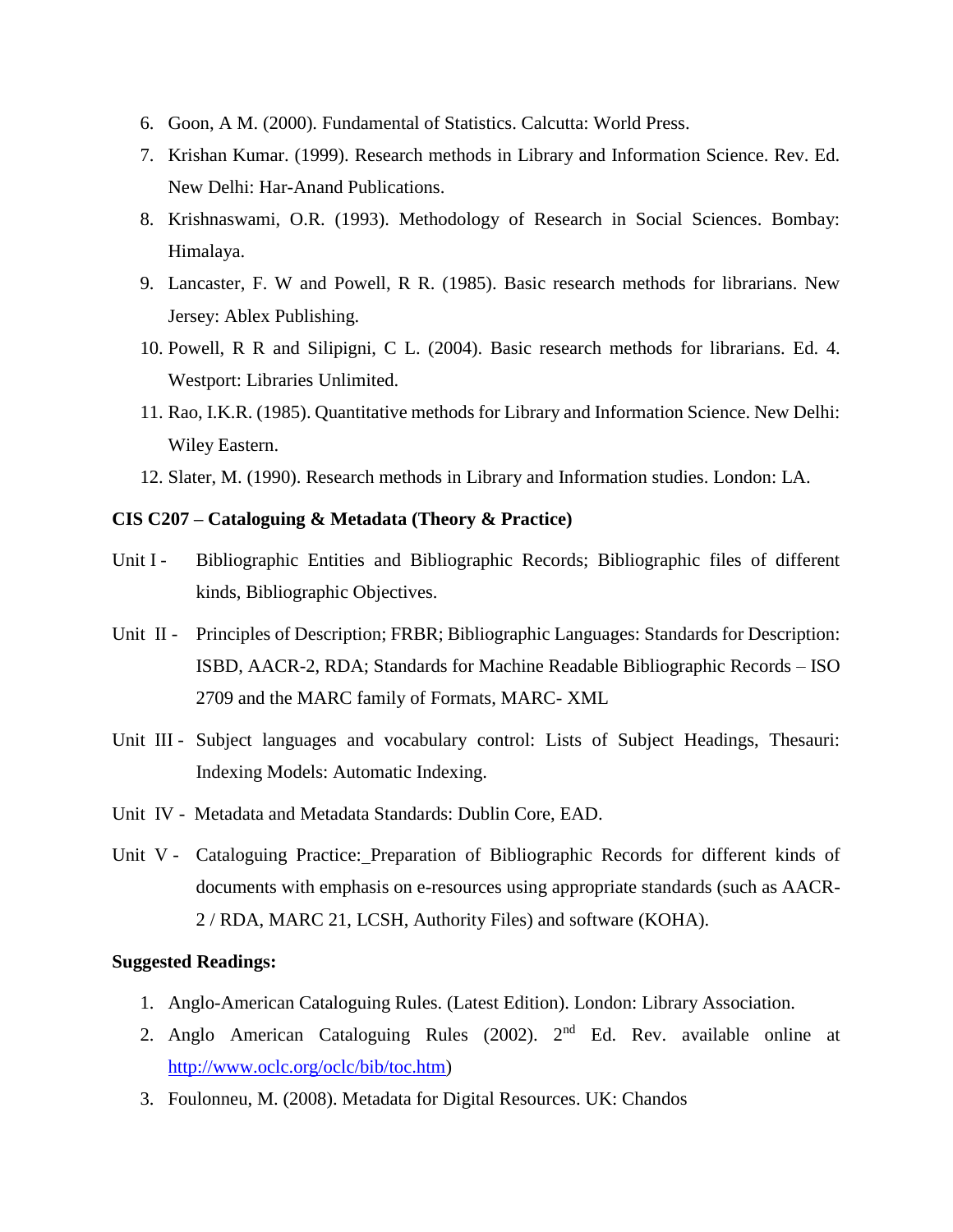- 4. Library of Congress Subject Headings (Latest Edition). Washington: Library of Congress.
- 5. OCLC. (2002). Bibliographic formats and standards. 3<sup>rd</sup> ed. Dublin, Ohio: OCLC.
- 6. Ranganathan, S. R. (1974). Cataloguing Practice. Assisted by G. Bhattacharya. Bombay: Asia Publishing House.
- 7. Ranganathan, S. R. (1988). Classified Catalogue Code with additional rules for Dictionary Catalogue Code. Assisted by A. Neelameghan. 5<sup>th</sup> rep. ed. Bangalore: Sarada Ranganathan Endowment for Library Science.
- 8. Rowley, J., and Farrow, J. (2000). Organizing knowledge: An introduction to managing access to information. 3rd ed. Aldershot, England: Gower
- 9. Smiraglia, R.P. (2005). Metadata: A Cataloger's primer. USA: Haworth.
- 10. Srivastava, M .D. (2011). Metadata creation in Digital Libraries. New Delhi: Pacific.
- 11. Svenonius, Elaine. (2000). The intellectual foundation of information organization. USA: MIT Press.

## **Semester III**

# **CIS C208 – Knowledge Organization (Theory & Practice)**

- Unit I Universe of Subjects: structure and attributes, modes of formation of subjects; Library Classification; Mapping of universe of subjects in major schemes of Library classification;
- Unit II General Theory of Classification; Normative Principles; The three planes of work; Principles and Postulates of Helpful Sequence; Facet Analysis; Notation; Kinds and Hospitality; General Theory of Subject Indexing Languages (SIL) of G.Bhattacharyya
- Unit III Trends in classification: Automatic classification, Classification in online system and Web; Knowledge Organization for Digital Libraries; Ontologies
- Unit IV Classification Practice: Use of specified editions of DDC and UDC for classification of documents

# **Suggested Readings**

1. Berwick Sayers, W.C. (1950). Introduction to Library Classification. London: Andra dautch.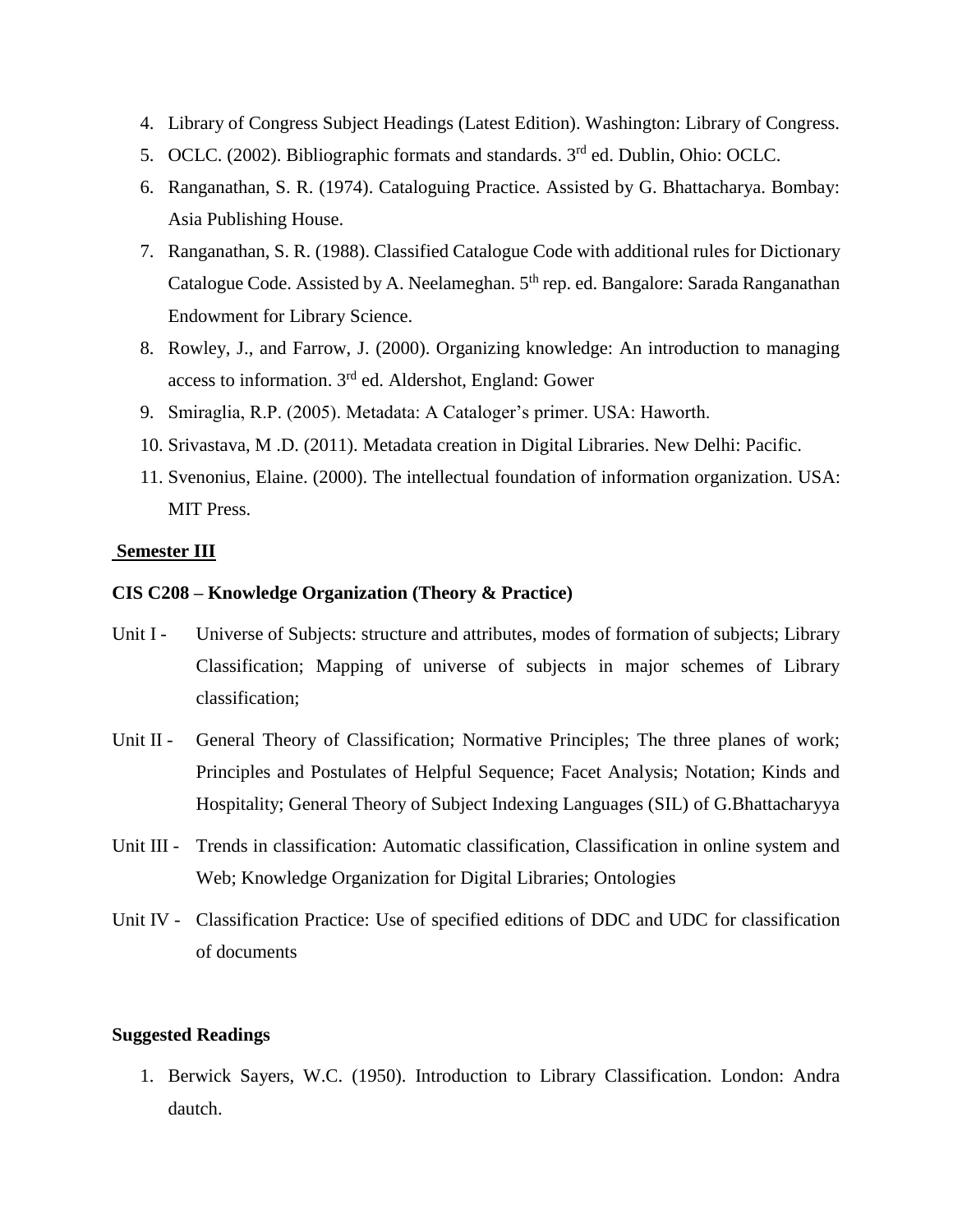- 2. Dhyani, P. (1998). Library Classification: Theory and practice. New Delhi: Vishwa Prakashan.
- 3. Fosket, A. C. (1973). Universal Decimal Classification. London: Clive Bingley.
- 4. Foskett, A. C. (1996). Subject Approach to Information.  $5<sup>th</sup>$  ed. London: Library Association
- 5. Jennifer, E. R. (1987). Organising knowledge: An introduction to information retrieval. Aldershot: Gower.
- 6. Krishan Kumar. (1998). Theory of Classification.  $4<sup>th</sup>$  rev. ed. Delhi: Vikas Publishing House.
- 7. Kumbhar, Rajendra. (2011). Library Classification Trends in the 21<sup>st</sup> Century. Oxford: Chandos
- 8. Mcllwaine, I. C. (2007). The Universal Decimal Classification: a guide to its use. The Hague, Netherlands: UDC Consortium.
- 9. Nath, M. (2008). Universe of knowledge and development of subjects. Jaipur: Pointer
- 10. Parkhi, R.S. (1977). Library Classification: Evolution of a dynamic theory. Bombay: Asia Publishing House.
- 11. Ranganathan, S. R. (1962). Elements of Library Classification.  $3<sup>rd</sup>$  ed. Bombay: Asia Publishing House.
- 12. Ranganathan, S. R. (1989). Prolegomena to Library Classification. Assisted by M. A. Gopinath. 3<sup>rd</sup> rep. ed. Bangalore: Sarada Ranganathan Endowment for Library Science.
- 13. Ranganathan, S.R. (1960). Colon Classification, 6<sup>th</sup> ed. Bangalore: Sarada Ranganathan Endowment for Library Science.
- 14. Ranganathan, S.R. (1999). The Five Laws of Library Science. Bangalore: Sarada Ranganathan Endowment for Library Science.

#### **CIS C209 – Library Management & Automation**

Unit I - Library as a System; Components and Subsystems; Library Housekeeping operations –Acquisition and Collection Development, Document circulation,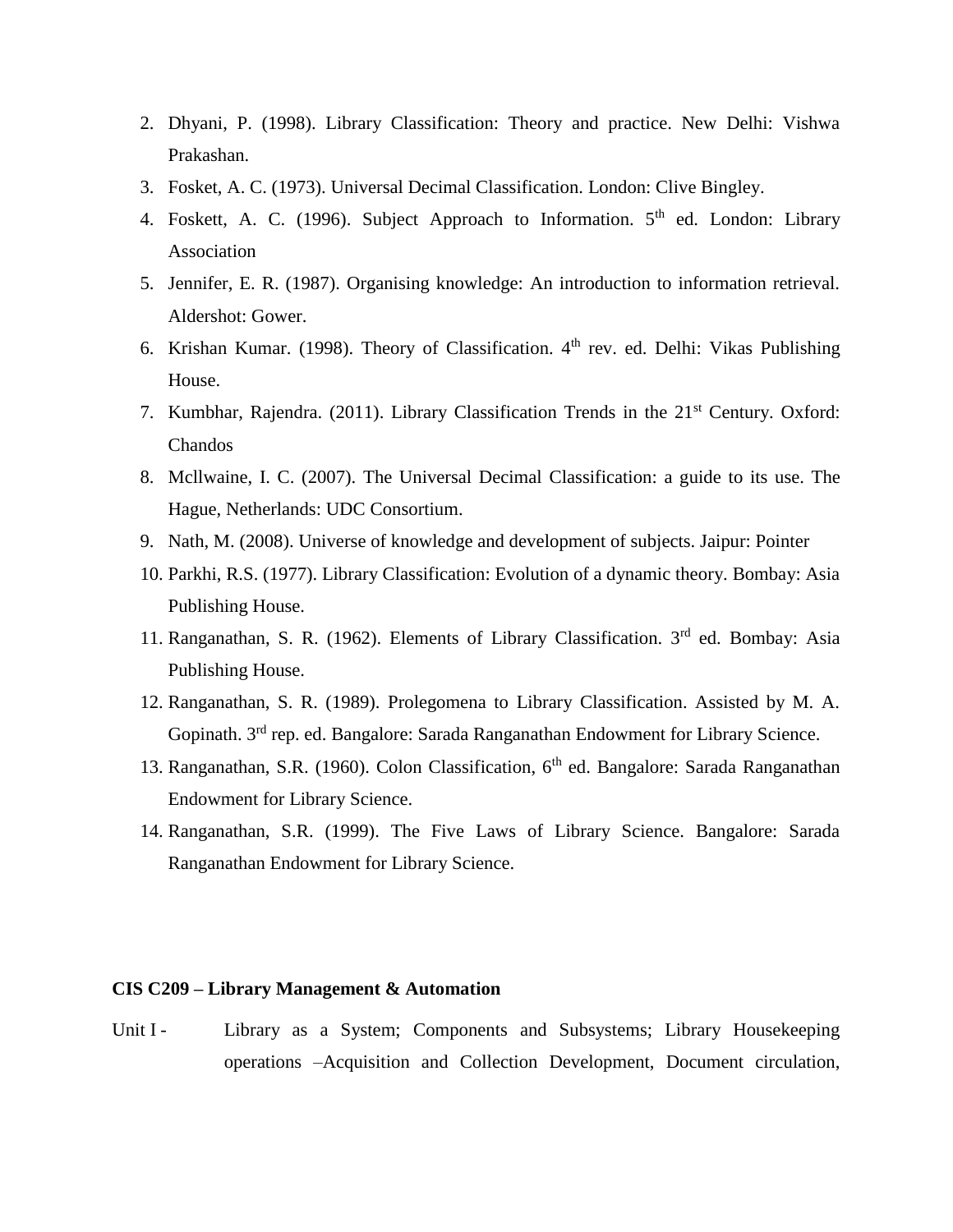Serials control, Stock verification; Organizational structure, Library Authority; Library Infrastructure (including differently abled).

- Unit II Care, Preservation & Conservation of documents
- Unit III Library Standards; Measures of Performance of Libraries
- Unit IV Library Automation; Overview of library automation software; Criteria for selection of software; and Hardware (including differently abled); Electronic Surveillance.
- Unit V Detailed study of lab. Work using a specified package (E.g. KOHA)

- 1. Abbot, Christine. (1994). Performance Measurement in Libraries and Information Services. London: ASLIB.
- 2. Baker, F.W., and Baker, Sharon, L. (1991). The Measurement and Evaluation of Library Services. Virginia: Information Resource Press
- 3. Byrson, Jo. (1990). Effective Library and Information Centre Management. England: Gower
- 4. Carter, R. (1987). The Information technology hand book. London: Henemann.
- 5. Chapman, E.A.(1970). Library systems analysis guidelines. New York: John Wiley.
- 6. Cooper, M.D. (1996). Design of Library automation systems: File structures, data structures and tools. New York: john Wiley.
- 7. Dhiman, A.K.(2003). Basics of Information Technology for Librarians and Information Scientists. Ess Ess Publication .
- 8. Haravu, L.J. (2004). Library automation: design, principles and practice. London: Allied
- 9. Hayss, Robert M. (2001). Models for Library Management, Decision-Making and Planning. New York: Academic Press
- 10. Jeanne, F.M. (2006). A librarian's guide to the Internet: A guide to searching and evaluating Information. Oxford: Chandos Publishing.
- 11. Kaul, H.K. (1992). Library networks: an Indian experience. New Delhi: DELNET.
- 12. Kumar, P.S.G. (2004). Information Technology: Applications (Theory and Practice). Delhi: B.R.Publishing.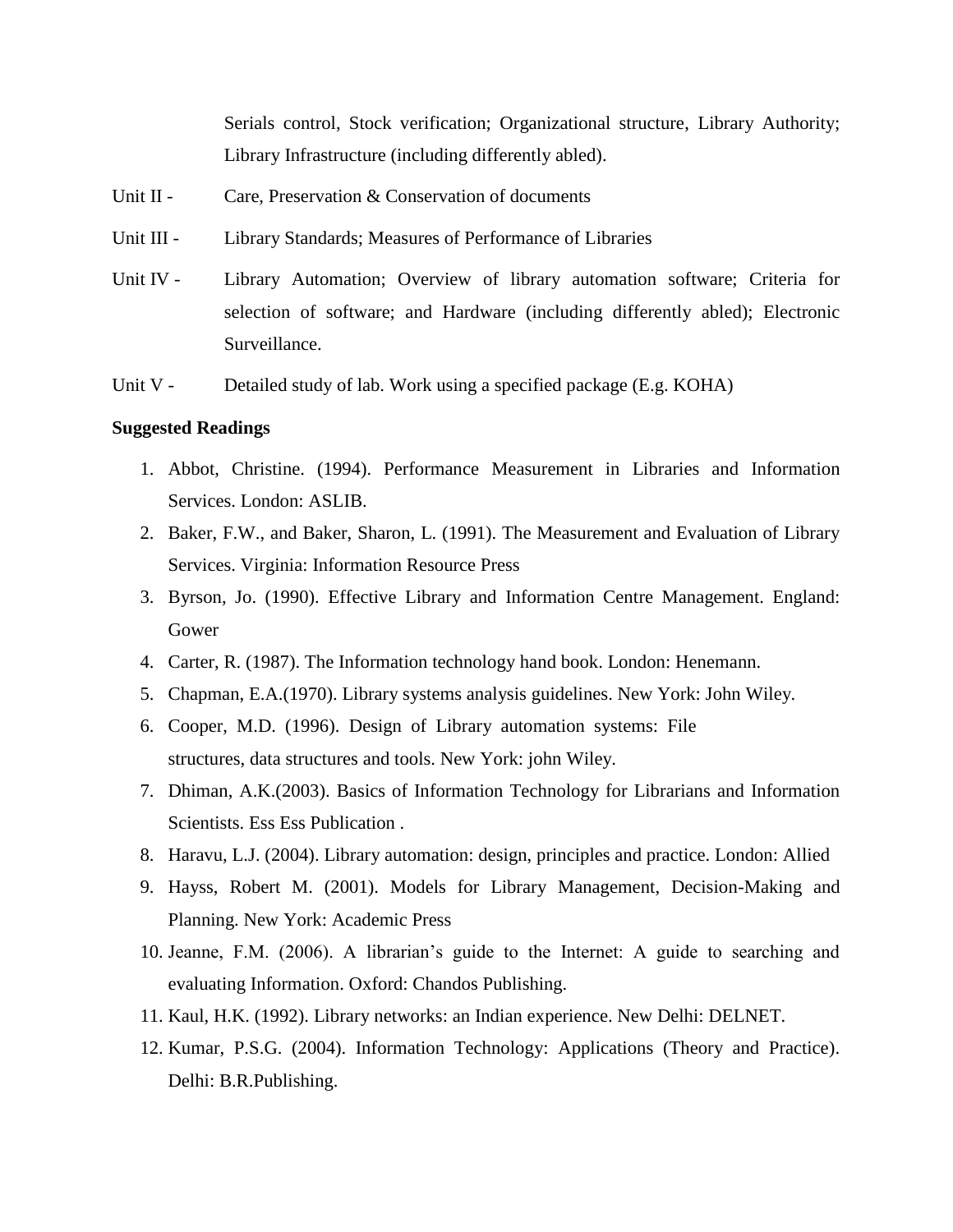- 13. Lucy, A.T. (2005). An introduction to computer based library system. 3<sup>rd</sup> Ed. Chichester: Wiley.
- 14. Osbone, Larry N., and Nakamura, Margaret. (1999). System Analysis for Libraries and Information Professional. Colorado: Libraries Unlimited.
- 15. Prytherch, Gower, Ed. (1998). Handbook of Library and Information Management. England: Gower publishing.
- 16. Rao, I.K.R. (1996). Library automation. New Delhi: New Age International.
- 17. Stueart, Robert D. and Moran, Barbara B. (2004). Library and Information Centre
- 18. [http://www.inflibnet.ac.in](http://www.inflibnet.ac.in/)
- 19. [http://www.delnet.nic.in](http://www.delnet.nic.in/)
- 20. http:// [www.oclc.org](http://www.oclc.org/)

# **CIS C210 – Information Storage & Retrieval**

- Unit I Information Retrieval Basic Concepts; Overview of IR systems; Historical Perspectives; Measures of Performance (ASLIB Cranfield, MEDLADS, TREC)
- Unit II Introduction to DBMS integrity and security issues; E-R Models; Relational and other Database Models; Normalization. SQL, Implementation in MySql or PostgreSql
- Unit III IR Models: Boolean, Vector and Probabilistic Models; Alternative IR Models: algebraic and probabilistic models (Bayesian networks).
- Unit IV Structured Text Retrieval Models; Text Operations: document pre-processing (word stemming, stop words, thesauri), document clustering; Linguistic aspects
- Unit V Searching vs. browsing; dynamic query formulation: keyword based querying, pattern matching, structural queries, query protocols; Hybrid, statistical and knowledge approaches; query expansion.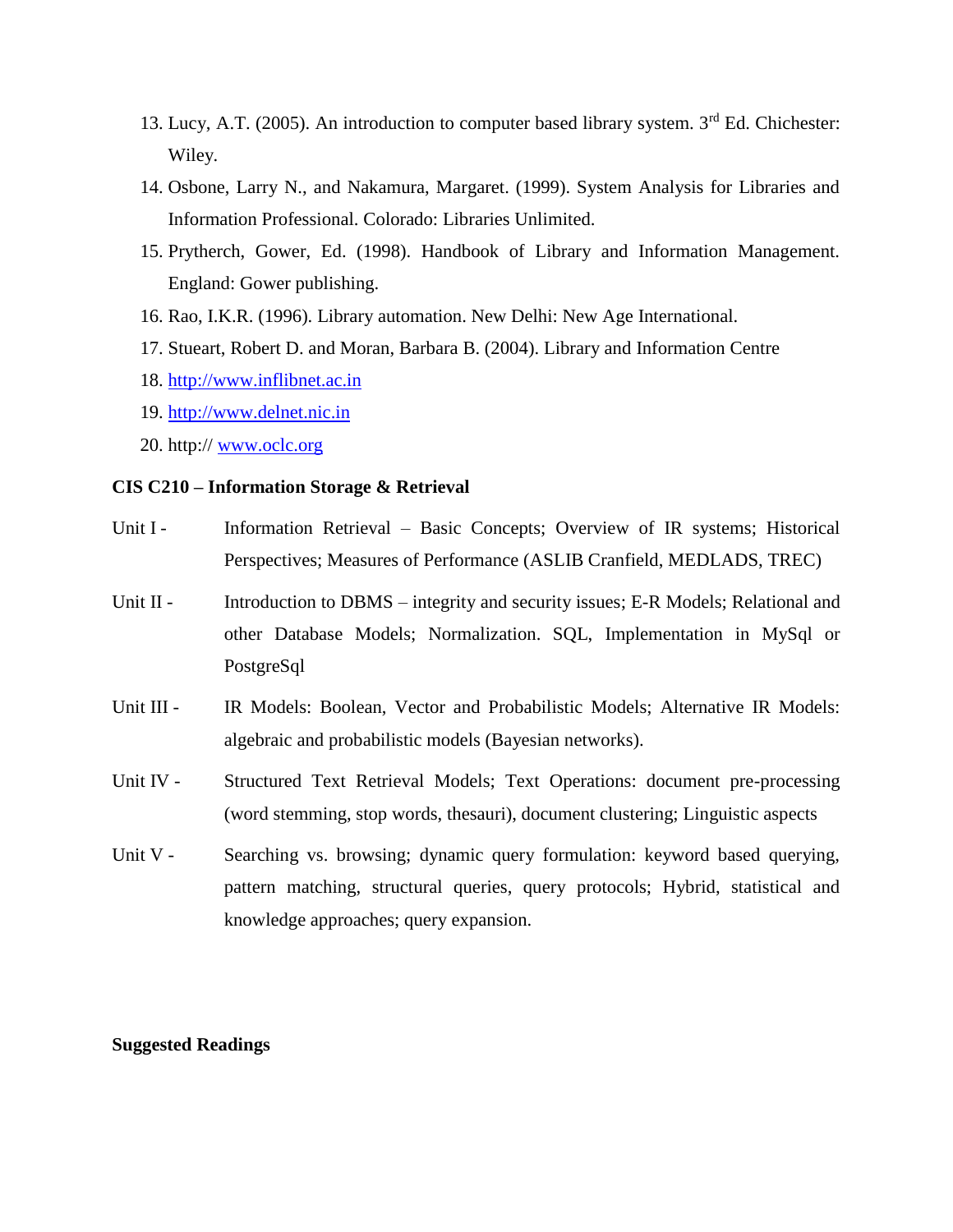- 1. Alberico, R. and Micco M. (1990). Expert systems for reference and information retrieval. West Port: Meckler.
- 2. Atchison, J. and Gilchrist, A. (1972). Thesaurus construction: a practical manual. London: ASLIB.
- 3. Charles, T., Boyce, Bert R. and Kraft, Donald H. 2000. Text Information retrival Systems. (Library and Information Science). 2nd ed. California: Academic Press
- 4. Chowdhruy, G.G. (2003). Introduction to modern Information retrieval. 2<sup>nd</sup> ed. London: Facet Publishing.
- 5. Cleaveland, D. B. (2001). Introduction to Indexing and Abstracting.  $3<sup>rd</sup>$  ed. Englewood, Colo: Libraries Unlimited.
- 6. Date, C.J. (2000). An Introduction to Database Systems. Reading. MA: Addison-Wesley
- 7. Eveland, Donald B., and Cleveland, Ana D. (2001). Introduction to indexing and abstracting. Libraries Unlimited, Colorado.
- 8. Foskett**,** A.C. (1996). Subject approach to information. Ed.5. London: Library Association.
- 9. Ghosh, S.B. and Biswas, S.C. (1998). Subject Indexing systems: Concepts, methods and techniques. Rev. ed. Calcutta: IASLIC.
- 10. Korfhage (R R). (1997). Information storage and retrieval. New York, USA: John Wiley.
- 11. Lancaster, F Wilfred. (2003). Indexing and abstracting in theory and practice. $3<sup>rd</sup>$  ed. Urbana: University of Illinois.
- 12. Lancaster, F. W. (1968). Information retrieval systems, characteristics, testing and evaluation. London: Facet Publishing.
- 13. Neelameghan, A. (1995). Online Database searching and Retrieval: Strategies, Procedures,Commands and Problems – A brief guide. Bangalore: Sarada Ranganathan Endowment for Library Science.
- 14. Pandey, S.K. Ed. (2000). Library Information retrieval. New Delhi: Anmol.
- 15. Van Rijsbergen, C.J. (2004). The Geometry of Information Retrieval. Cambridge: Cambridge University Press.
- 16. Vickery, B.C. (1970). Techniques of Information retrieval. London: Butterworths.
- 17. Voorhees, Ellen M. and Harman, Donna K. (2005). TREC: Experiment and Evaluation in Information Retrieval (Digital Libraries and Electronic Publishing). USA: MIT Press.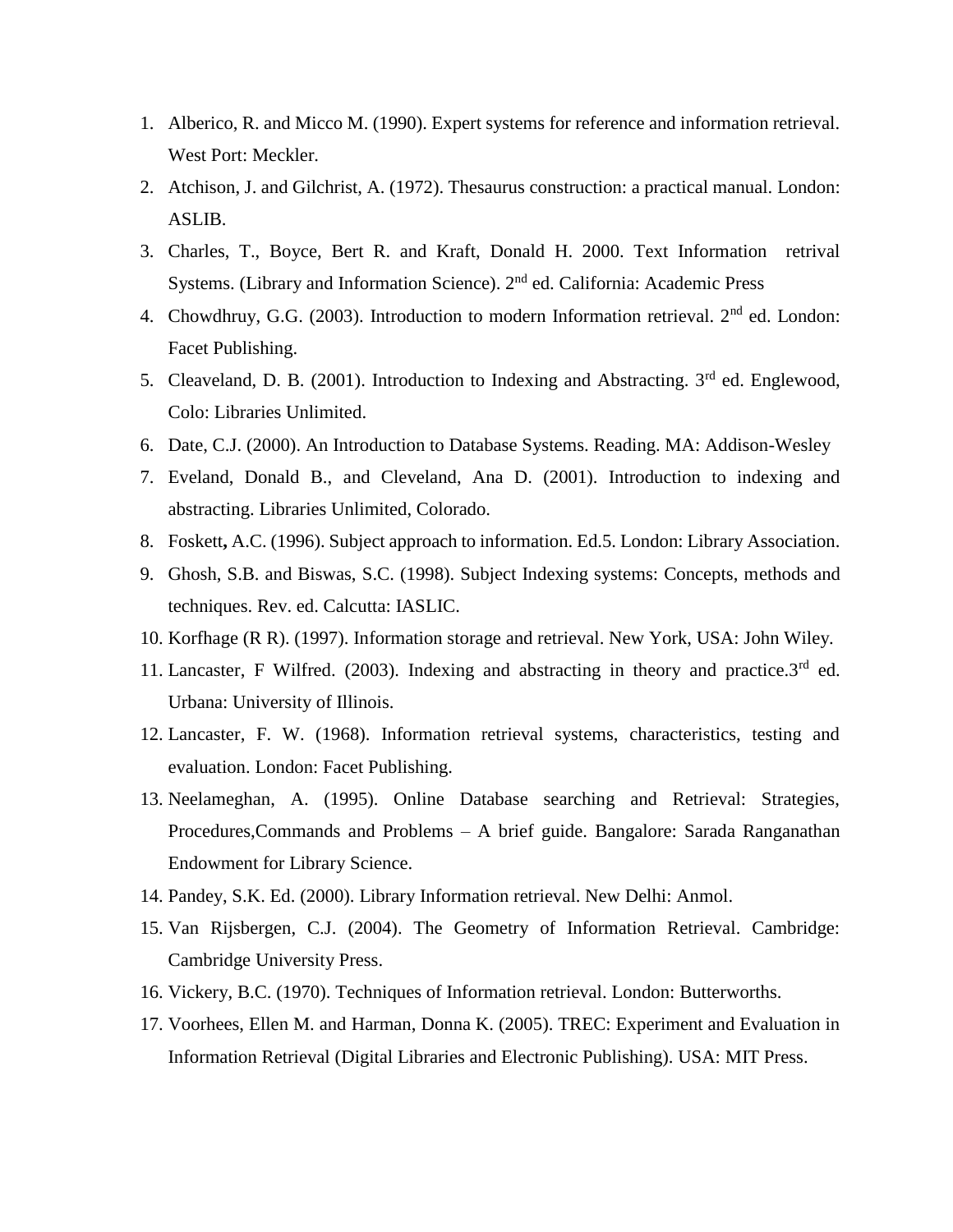18. Walker (G) and Janes (J). Online retrieval: a dialogue of theory and practice.1993. Libraries Unlimited, Englewood, London.

## **CIS C211 – Informetrics**

- Unit I Informetrics: genesis, scope and definition; Librametry, Bibliometrics, Scientometrics & Webometrics
- Unit II Classical 19ibliometrics laws: Zip's law, Lotka's law, Bradford's Law of Scattering; Generalized 19ibliometrics distributions. Fitting of Informetrics models : Bradford's Curve, Leimukuhler's Distribution, etc. Aspects of concentration measures; 80-20 rule, Price's Law relating to scientific productivity; Analysis of use statistics.
- Unit III Growth and Obsolescence of literature: Various growth models; Aging factor and halflife: real vs. apparent; synchronous vs. diachronous.
- Unit IV Citation analysis: Bibliographic Coupling and Co-citation Analysis
- Unit V Science indicators: Impact factor, h-index, g-index, i-10; Mapping of Science

- 1. Baker, S L. and Lancaster, S.W. (1991). Measurement and evaluation of library services. 2 Ed. Arlinglon: Information Resources Press,.
- 2. Carpenter, R.L. and Vasu, E.S. (1979). Statistical methods for librarian. Chicago: ALA.
- 3. Donohue, J C. (1990). Understanding scientific literature: A Bibliometric approach. London: MIT.
- 4. Egghe, L., and Rousseau, R. (1990). Introduction to Informetrics: Quantitative methods in Library, Documentation and Information Science. Amsterdam: Elsevier.
- 5. Egghe, L. and Rousseau, R. (2001). Elementary statistics for effective Library and Information services management. London: ASLIB.
- 6. Garfield, E. (1979). Citation Indexing: Its theory and application in Science and Technology and Humanities. New York: John Wiley.
- 7. Meadows, A.J. (1974). Communication in Science. London: Butterworths.
- 8. Nicholas D. and Ritchil, M. (1979). Literature and Bibliometrics. London: Clive Bingley.
- 9. Rao, I. K.R. (1985). Quantitative Methods for Libreary and Information Science. New Delhi: Wiley Eastern.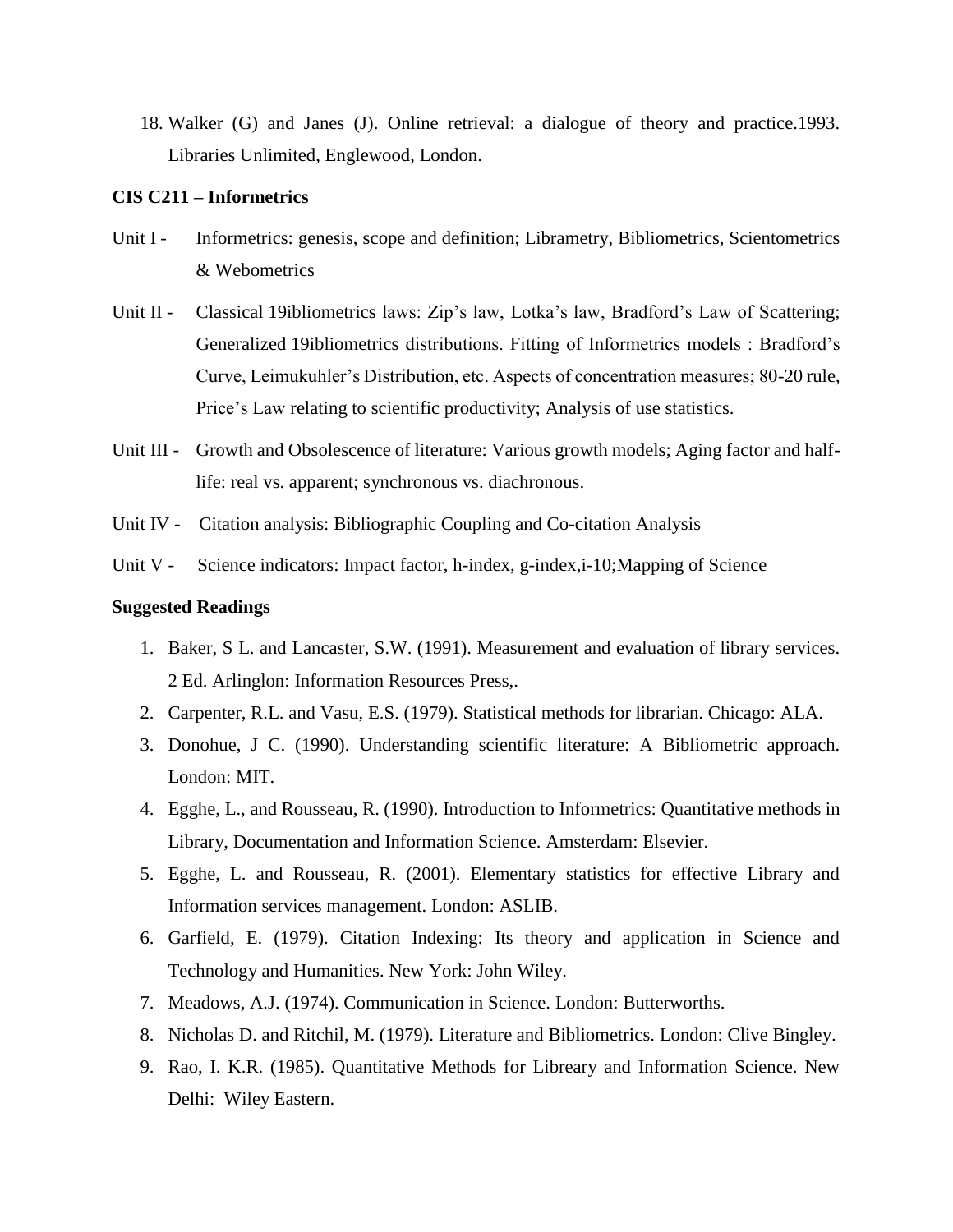10. Thelwall, M. (2009). Introduction to Webometrics: Quantitative web research for the Social Sciences . San Rafael, Calif: Morgan Publisher.

## **CIS C212 – Internship**

To place students in a working library & information Centres environment of all kinds in the city or elsewhere and recommended by the Department or by choice of a candidate with the approval of Department Council; to enable students to be exposed in the varied units in a library  $\&$ information Centre; to gain practical knowledge; and to give the students hands-on experience of what they are taught in the class room.

Internship shall be for a duration of **two months** (60 days) during the summer vocation of the I year (i.e., May and June). It carries 4 credits.

A Report should be submitted followed by a presentation for evaluation and grading.

#### **Semester IV**

#### **CIS C213 – Content Management**

- Unit I Introduction to CMS; benefits; Principles of CMS; CMS Architecture; system and data integration in CMS.
- Unit II Creating and managing web page and content on web page; fundamentals of planning dynamic websites
- Unit III Overview of CMS software such as Wordpress, Drupal, Joomla, and others to create dynamic and flexible websites; Evaluation of CMS.
- Unit IV Application of CMS; CMS and community information systems; document management, records management, digital assets management

- 1. Arthur, M.H. (2006). Expanding a digital content management system for the growing digital media enterprise. Boston: Elsevier Focal Press.
- 2. Barrie, M. N. (2009). Joomla! 1.5: a user's guide: building a successful Joomla! Powered website. Upper Saddle River, NJ: Prentice Hall.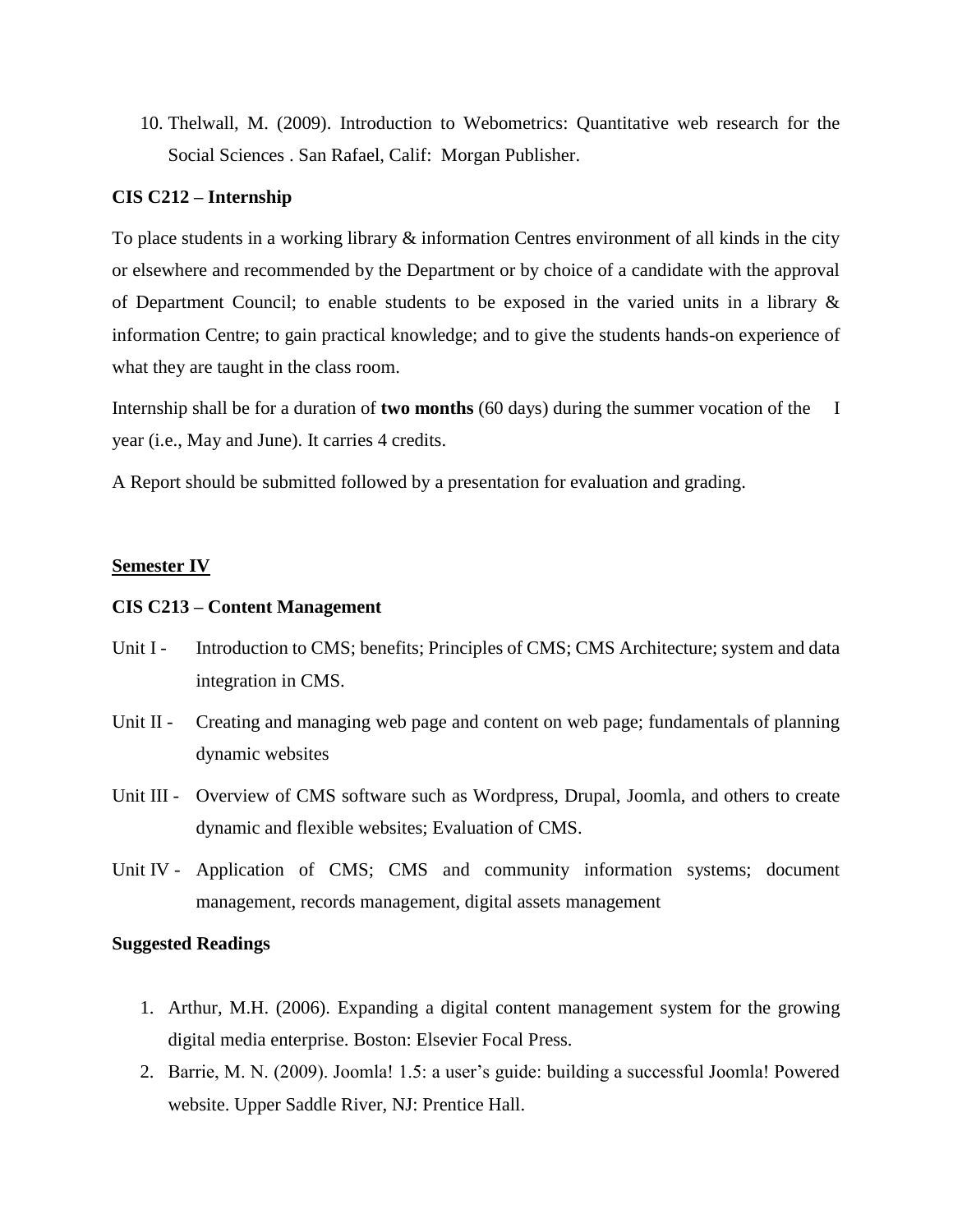- 3. Bradford, L. E. (2008). Content management systems in libraries: case studies. Lanham, MD: Scarecrow Press.
- 4. Hal Stern, Brad Williams and David Damstra. (2010). Professional WordPress: design and development. Indianapolis, IN: Wiley Pub., Inc.
- 5. Janet Majure. (2010). Teach yourself visually WordPress. Indianapolis, IN: Wiley Pub., Inc.
- 6. Jason, C. and Helen, F. (2008). Using Moodle. Sebastopol, CA: O'Reilly Community Press.
- 7. Jen, K.P. and Sarah, E. (2010). Joomla! Start to finish. Indianapolis, IN: Wiley Pub., Inc.
- 8. Jennifer Marriott and Elin Waring. (2011). The official Joomla! Book. Upper Saddle River, NJ: Addison-Wesley.
- 9. Mauthe, A. and Thomas, P. (2004). Professional Content Management Systems: Handling Digital Media Assets. John Wiley & Sons.
- 10. Ric, S. and Brice, D. (2011). Drupal 7 bible. Indianapolis, IN: Wiley.
- 11. Ron, S. and Kenneth, C. (2010). Using Joomla. Beijing; Cambridge [Mass.]: O'Reilly.

# **CIS C214 – Web Technology**

- Unit I Mark-up Languages: SGML, HTML, XML, TCP / IP, FTP, SSHD; Common HTML Commands
- Unit II Web servers: Apache, IIS.
- Unit III CGI Programming: Introduction to Java scripts. PHP.
- Unit IV Protocols: SOAP. Open URL; Relevant W3 Standards and Protocols
- Unit V Search Engines, cluster based search engines and building search engines. Search Algorithms. Security Issues
- Unit VI Social networking tools; Semantic web; RSS feeds; Webcasts, Podcasts, Blogs.

# **Suggested Readings**

1. Bates, Chris. (2003). XML in theory and practice. Chichester: John Wiley.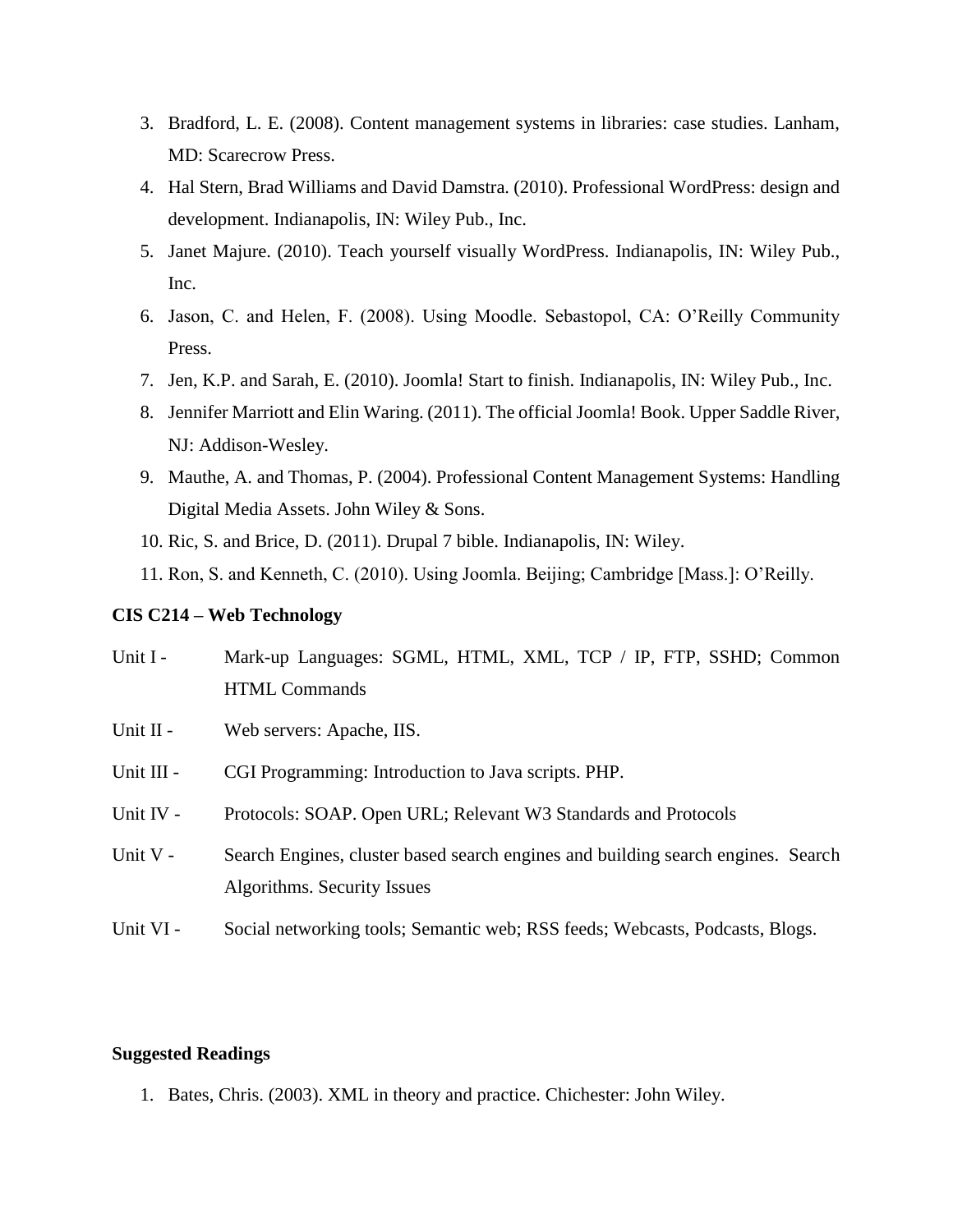- 2. Benz, B. and Durant, J.R. (2003). XML 1.1 Programming Bible (Covers J2EE, Java, Datadases, Web Services and .NET). New Delhi: Wiley Publishing.
- 3. Blood, Rebecca. (2002). The Weblog Handbook: Practical Advice on Creating and Maintaining Your Blog. Cambridge: Perseus Publishing.
- 4. Bradley, Phil. (2007). How to use web 2.0 in your library. London: Facet Publishing.
- 5. Campesato, O., and Nilson, K. (2011). Web 2.0 fundamentals with Ajax, development tools, and mobile platforms. Sudbury, Mass: Jones and Bartlett Publishers.
- 6. Clyde, Laurel. (2004). Weblogs and libraries.Oxford: Chandos Publishing.
- 7. Cox, Christopher N. (2006). Federated search: solution or setback for online library services. Philadelphia: The Haworth Press.
- 8. Donnelly, V. (2000). Designing easy-to-use websites: a hands-on-approach to structuring successful websites. Boston: Addison-Wesley.
- 9. Evans, Woody. (2009). Building library 3.0: issues in creating a culture of participation. Oxford: Chandos Publishing.
- 10. Governor, J., Nickull, D., and Hinchcliffe, D. (2009). Web 2.0 architectures. Sebastopol, CA: O' Reilly *Publishers*
- 11. Griffiths, Peter. (2004). Managing your internet and intranet services: the information professional's guide to strategy.  $2<sup>nd</sup>$  ed. London: Facet Publishing.
- 12. Kroski, Ellyssa. (2008). Web 2.0 for librarians and information professionals. New York: Neal Schuman Publishers.
- 13. Lynch, P J. and Horton, S. (2009). Web style guide: basic design principles for creating web sites. 3<sup>rd</sup> ed. London: Yale University Press.
- 14. Shelly, G. B., and Frydenberg, M. (2011). Web 2.0: concepts and applications. Boston, MA: Course Technology.
- 15. Shuen, A. (2008). Web 2.0: a strategy guide. Sebastopol, CA: O'Reilly Media.
- 16. Vince, J. (2004). Introduction to virtual reality. London: Springer.
- 17. Wise, Richard. (2000). Multimedia: a critical introduction. London: Routledge.

#### **CIS C215 – Digital Libraries**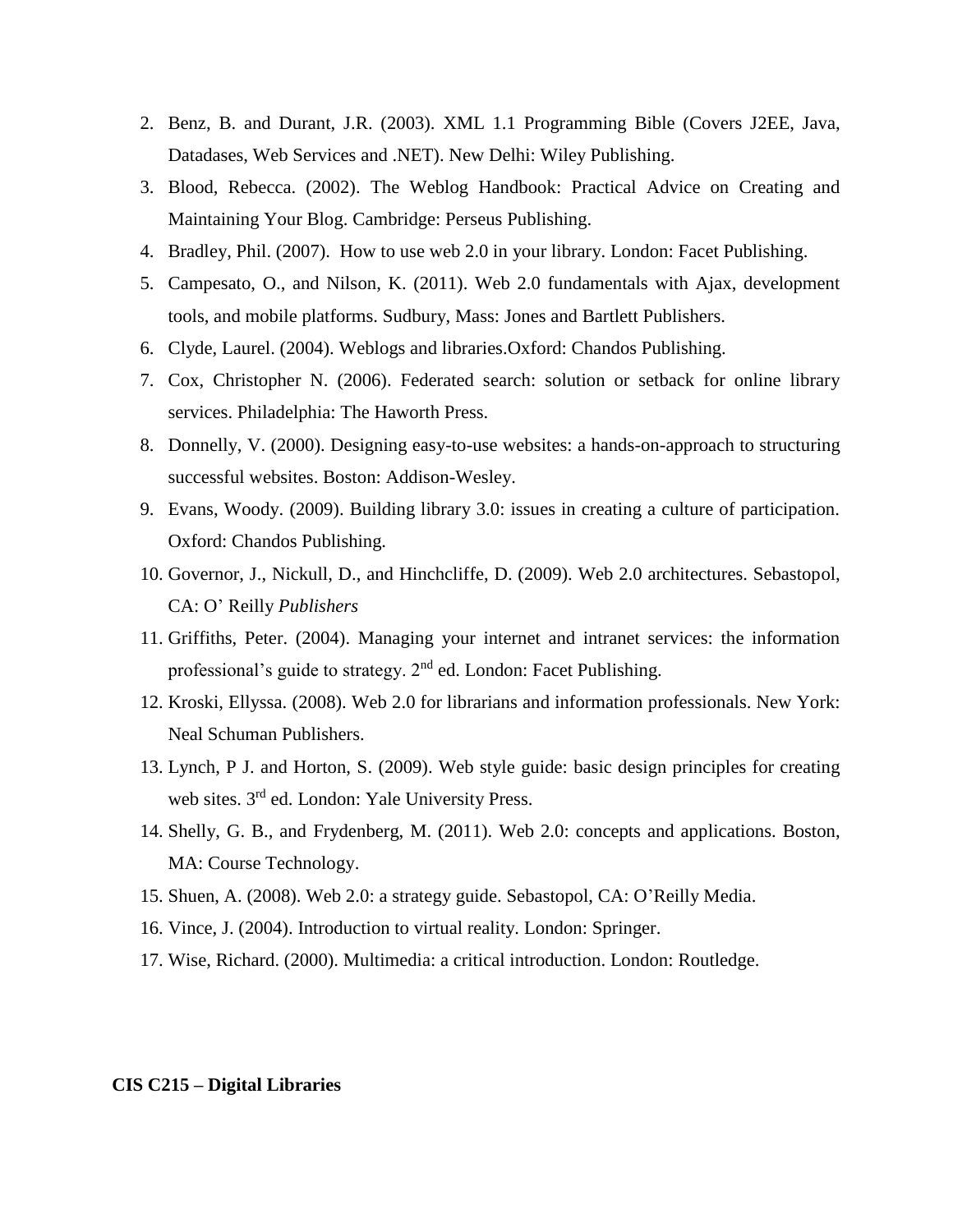- Unit I Digital Libraries : Concept and definition; Historical development of Digital Libraries. Copyright and license issues.
- Unit II Digitization Process : Software, hardware and best practices; Scanners and scanner types; OCR and OCR software;
- Unit III Technology for DLs: Open source software; Dspace, GSDL : Features and comparative study of Dspace, Eprints and Fedora; Open Standards and File formats, Harvesting metadata, OAI-PMH and DL Interoperability;
- Unit IV Digital Library Architecture; Grid architecture. Open URL integration. Digital Preservation : Persistent identifiers : DOI and CNRI Handles; Multilingual digital repositories and Cross-language information retrieval
- Unit V Lab. Practice using GSDL / D-Space.

- 1. Andrew Cox. (2010). Introduction to Digital Library Management. London: Facet Publishing.
- 2. Andrews, J. (2010). Digital Libraries*.* London: Ashgate
- 3. Chowdhury, G.G. (2003). Introduction to Digital Libraries. London: Facet Publishing.
- 4. Costantino Thanos, Maristella Agosti. (2002). Research and Advanced Technology For Digital Libraries: 6th European Conference*, ECDL 2002*, Rome. New York: Springer.
- 5. Cox, Christopher N. (2006). Federated search: solution or setback for online library services. Philadelphia: The Haworth Press.
- 6. Dahl, Mark et al. (2006). Digital Libraries: Integrating content and systems. London: Chandos Publishing.
- 7. David Nicholas and Ian Rowlands. (2010). Digital Consumers Reshaping the information professions. London: Facet Publishing
- 8. Donnelly, V. Designing. (2000). Easy-to-use websites: a hands-on-approach to structuring successful websites. Boston: Addison-Wesley.
- 9. Evans, Woody. (2009). Building library 3.0: issues in creating a culture of participation. Oxford: Chandos Publishing.
- 10. Fenner, Audrey. Ed. (2005). Managing Digital Resources in Libraries. New York: Haworth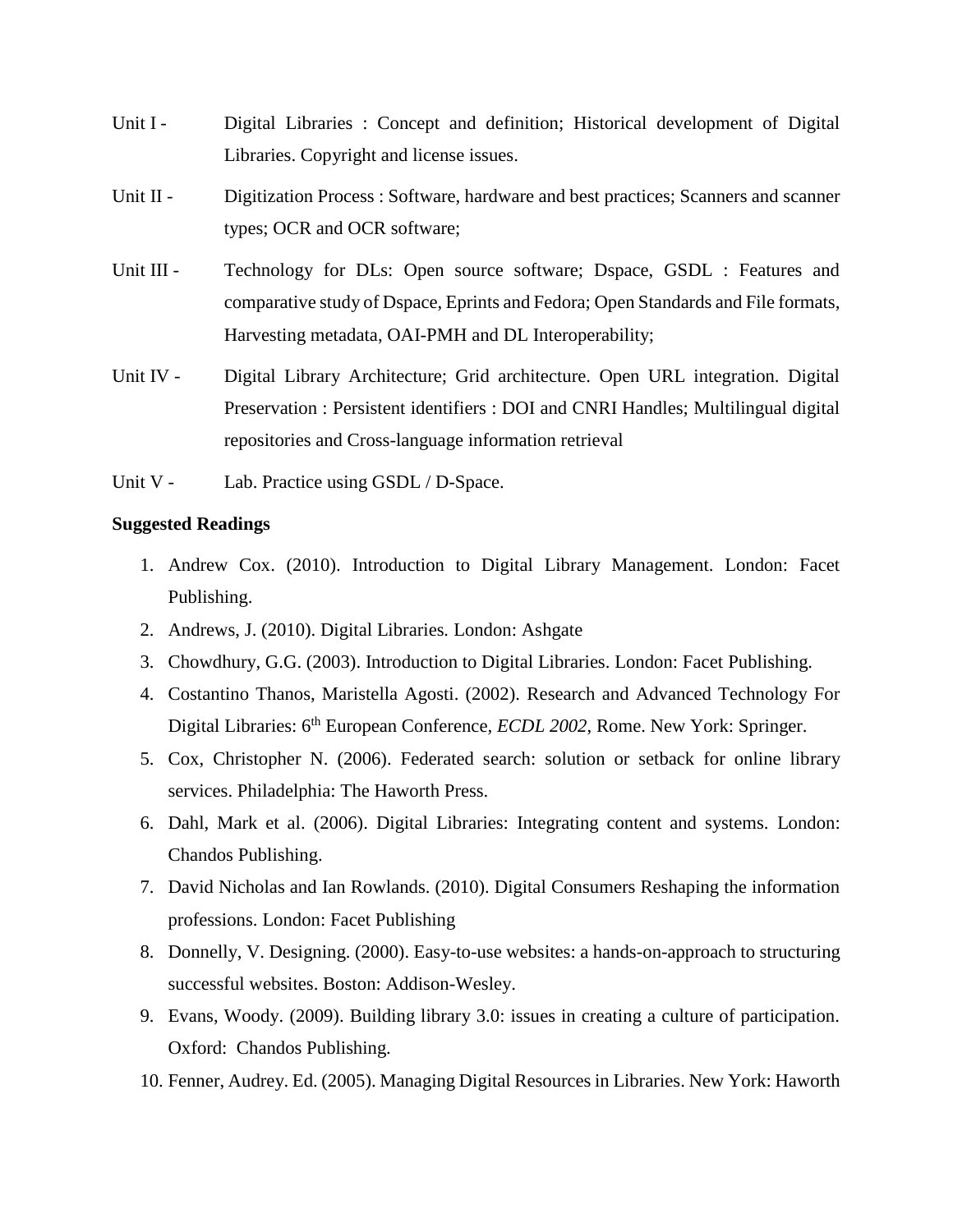- 11. Griffiths, Peter. (2004). Managing your internet and intranet services: the information professional's guide to strategy.  $2<sup>nd</sup>$  ed. London: Facet Publishing.
- 12. Jenny Craven. (2010). Web Accessibility Practical advice for the library and information professional. London: Facet Publishing.
- 13. Karen S.W., Marilynn B and Stone, T. A. (2003). Electronic publishing: The definitive guide. UK : Hard Shell Word Factory.
- 14. Kroski, Ellyssa. (2008). Web 2.0 for librarians and information professionals. New York: Neal Schuman Publishers.
- 15. Liu, Jia. (2007). Metadata and its applications in the digital library: approaches and practices. London: Libraries Unlimited.
- 16. Lynch, P J and Horton, S. (2009). Web style guide: basic design principles for creating web sites. 3<sup>rd</sup> ed. London: Yale University Press.
- 17. Marilyn Deegan and Simon Tanner. (2010). Digital Futures Strategies for the information age. London: Facet Publishing.
- 18. Pitkin, G. M. Ed. (1996). National Electronic Library: A Guide To The Future For Library managers. London: Greenwood Press.
- 19. Richard, J. (2006). The institutional repository. Oxford: Chandos publishing.
- 20. William, Arms. (2005). Digital Libraries. New Delhi: Anne.
- 21. Witten, Ian H, Boddie, Stefan and Thompson, John. (2006). Greenstone digital library user's guide. New Zealand: New Zealand Digital Library Project.

# **Electives**

## **CIS E201 Project**

A Project is a course work to be undertaken during the Fourth Semester. The project work shall be carried out under the supervision of the faculty of the Department. A written report shall be submitted for evaluation followed by viva-voce examination.

#### **CIS E202 Knowledge Management**

UNIT I Knowledge Management: Concept and definitions – Need for Knowledge Management in the emerging and changing business environment – Understanding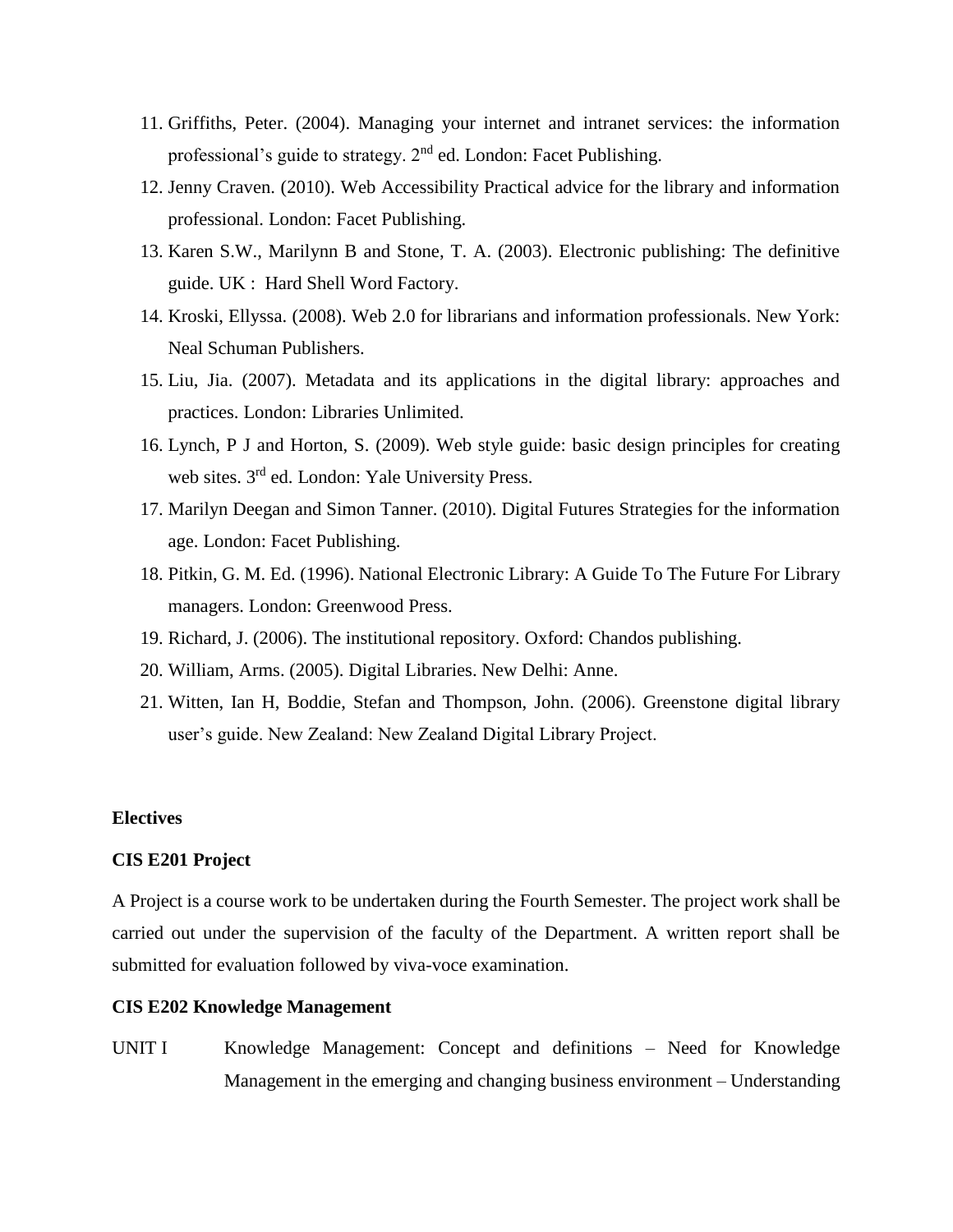knowledge; Types of knowledge - explicit and tacit knowledge – Knowledge works changing role of Library and Information professionals. UNIT II Knowledge creation and capturing Knowledge creation model – Capturing tacit Knowledge UNIT III Knowledge codification and organization: Knowledge base-Knowledge mapping, decision trees, decision tables a frames etc. UNIT IV Knowledge transfer and sharing steps in knowledge transfer. Knowledge transfer in E-World, role of Internet E-Business / E-Commerce. UNIT V Tools for knowledge Management - Neural network Data mining – Legal and

#### **Suggested Readings**

- 1. Abell Angela and Nigel Oxbrow, Competing with Knowledge: The Information Professional in the Knowledge Management Age. London: Facet Publishing, 2001.
- 2. Blaise Cronin. ed. Information Management: from strategies to action London Aslib,1985.
- 3. Bikowrtx W. R.: Knowledge Management Delhi PHI. 2000

ethical issues in Knowledge Management

- 4. Chorafas D. N. Knowledge Revolution. 1968.
- 5. Crawford, Marshali Jean: Information Broking: a new career in information work, London: L.
- A. 1988
- 6. Dhiman A.K.: Knowledge Management for Librarians. New Delhi: Ess Ess, 2009
- 7. Galatin, Malcolm & Laiter, Robert D eds. Economics of Information London : Nijhoff ,1981
- 8. Gurnsey, John and White Martin. Information Consultancy London Clive Binglev 1989.
- 9. Koenig Michael E.D. and Shrikantaiah(Ed): Knowledge Management: lessons learned what works and what doesn't, New Delhi: Ess Ess, 2008
- 10. Koenig Michael E.D. and Shrikantaiah T.K.(Ed): Knowledge Management in Practice : connection & context, New Delhi: Ess Ess, 2008
- 11. Kumar (PSG) A Student's Manual of Library &Information Science Delhi : BR Publishing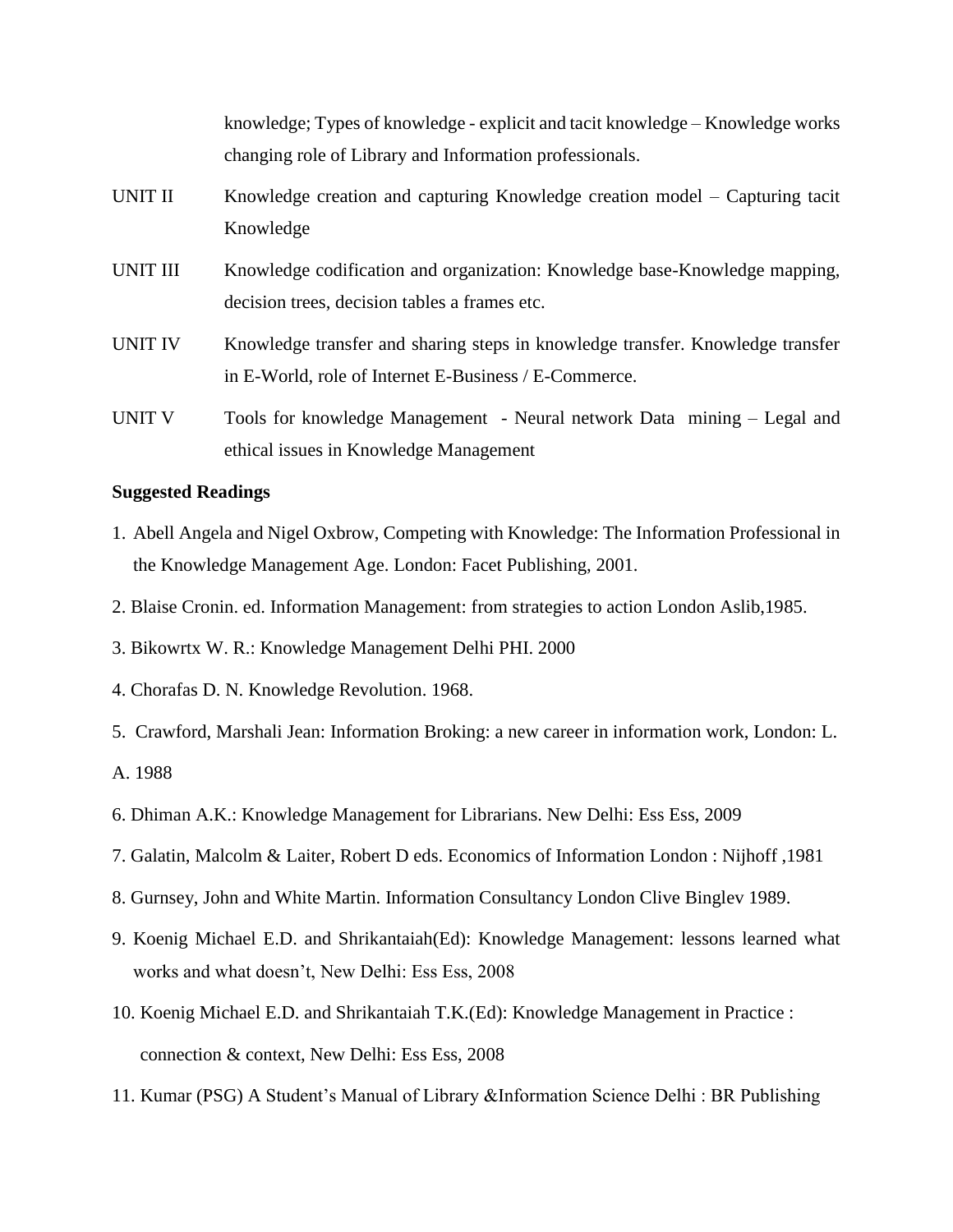# House,2002

# **CIS E203 Marketing of Information**

| <b>UNIT I</b>   | Marketing Concepts; - Marketing of Information- Corporate Mission; Marketing |
|-----------------|------------------------------------------------------------------------------|
|                 | <b>Strategies</b>                                                            |
| UNIT II         | Portfolio Management BCG Matrix Model; Product Market Matrix; Product Life   |
|                 | Cycle                                                                        |
| <b>UNIT III</b> | Marketing Mix; Kotler's Four C's; McCarthy's Four P's                        |
| <b>UNIT IV</b>  | Market Segmentation and Targeting; Geographic and Demographic Segmentation;  |
|                 | Behavioral and Psychographics Segmentation; User Behavior and Adoption       |
| <b>UNIT V</b>   | Marketing Plan & Research; Corporate Identity Marketing Plan; Marketing      |
|                 | Research                                                                     |

# **Suggested Readings**

- 1. Cawkell, A.E., Ed. (1987). Evolution of an Information society. London: ASLIB.
- 2. Cronin, B (1981). Marketing of Library and Information services. London: ASLIB.
- 3. Eileen, E. D.S. (2002). Marketing concepts for Libraries and Information services. 2ndEd. London: Facet Publishing.
- 4. Jain, A.K and others Ed. (1995). Marketing of Information products and services. Ahmedabad: IIM.
- 5. Kotler, P. (1975). Marketing for non-profit organization. Prentice-Hall.
- 6. IASLIC (1988). Marketing of Library and Information services (13th IASLIC Seminar papers), Calcutta: IASLIC

## **CIS E204 Electronic Publishing**

UNIT I Concept, Scope, Nature & Types UNIT II Evolution, Current Trends in E-publishing UNIT III OAI, Open access sources, Pricing & Pricing models UNIT IV Format  $&$  Structure, Languages of E-publishing UNIT V E-Publishing - Socio-economic and Legal issues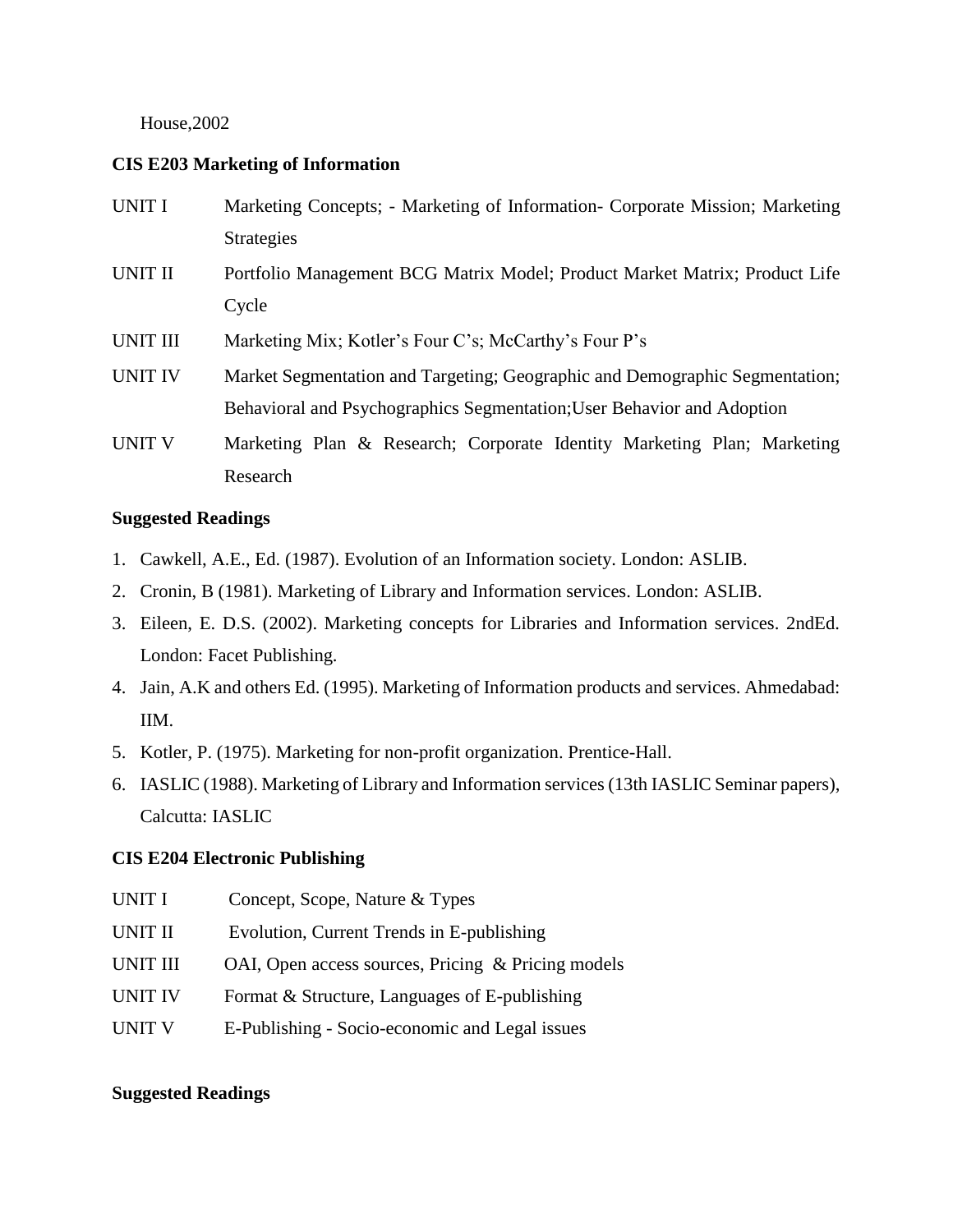- 1. Karen S. W. Marilynn B, Stone, T. A. (2003). Electronic publishing: The definitive guide. UK: Hard Shell Word Factory.
- 2. Klostermann, D. (2011). The e-book handbook A thoroughly practical guide to formatting, publishing, marketing, and selling your e-book. Cambridge: Full Stop.
- 3. Loton, T. (2011). E-book publishing DIY: the do it yourself guide to publishing e-books, 2nd ed. United States: LOTONtech.
- 4. Meckler, L. (2011). E-book formatting, self-publishing, marketing tips updated . USA: Linda E meckler on smash words.
- 5. Sahida, f. k. (2010). Publishing e-book for dummies. USA: CreateSpace
- 6. Schuster, C. (2011). E-publishing for writers: Trends an opportunities/Fall 2011 (Kindle Edition ed.). UK: Books to Go Now

#### **CIS E205 Documentation**

| UNIT I   |                        | Scientific communication - Definition, types and forms of scientific                                     |  |  |  |  |
|----------|------------------------|----------------------------------------------------------------------------------------------------------|--|--|--|--|
|          |                        | communication (formal & informal)                                                                        |  |  |  |  |
| UNIT II  |                        | Scientific Literature/ Information Sources - Primary, Secondary Sources in Print,                        |  |  |  |  |
|          | Electronic and Online. |                                                                                                          |  |  |  |  |
| UNIT III |                        | Literature Search - Search Statement and Strategies, Search Processes; Information                       |  |  |  |  |
|          | gathering tool.        |                                                                                                          |  |  |  |  |
| UNIT IV  |                        | Principles/Guidelines of Scientific Writing (Practical Module)                                           |  |  |  |  |
|          |                        | The mechanics of data organization and presentation - oral, posters, writing/graphic - journal articles, |  |  |  |  |
|          |                        | thesis/dissertations and research/project proposals for funding.                                         |  |  |  |  |

UNIT V Documentation - Ethics - Academic Integrity & Plagiarism, Style Manuals and Citation practice.

# **Suggested Readings**

1. Bennett, David and Jennings, Richard, Successful Science Communication. CUP: 2011. . Day, Robert; Sakaduski, Nancy. Scientific English: A Guide for Scientists and Other Professionals. Ed. 3. ABC-CLIO. 2011.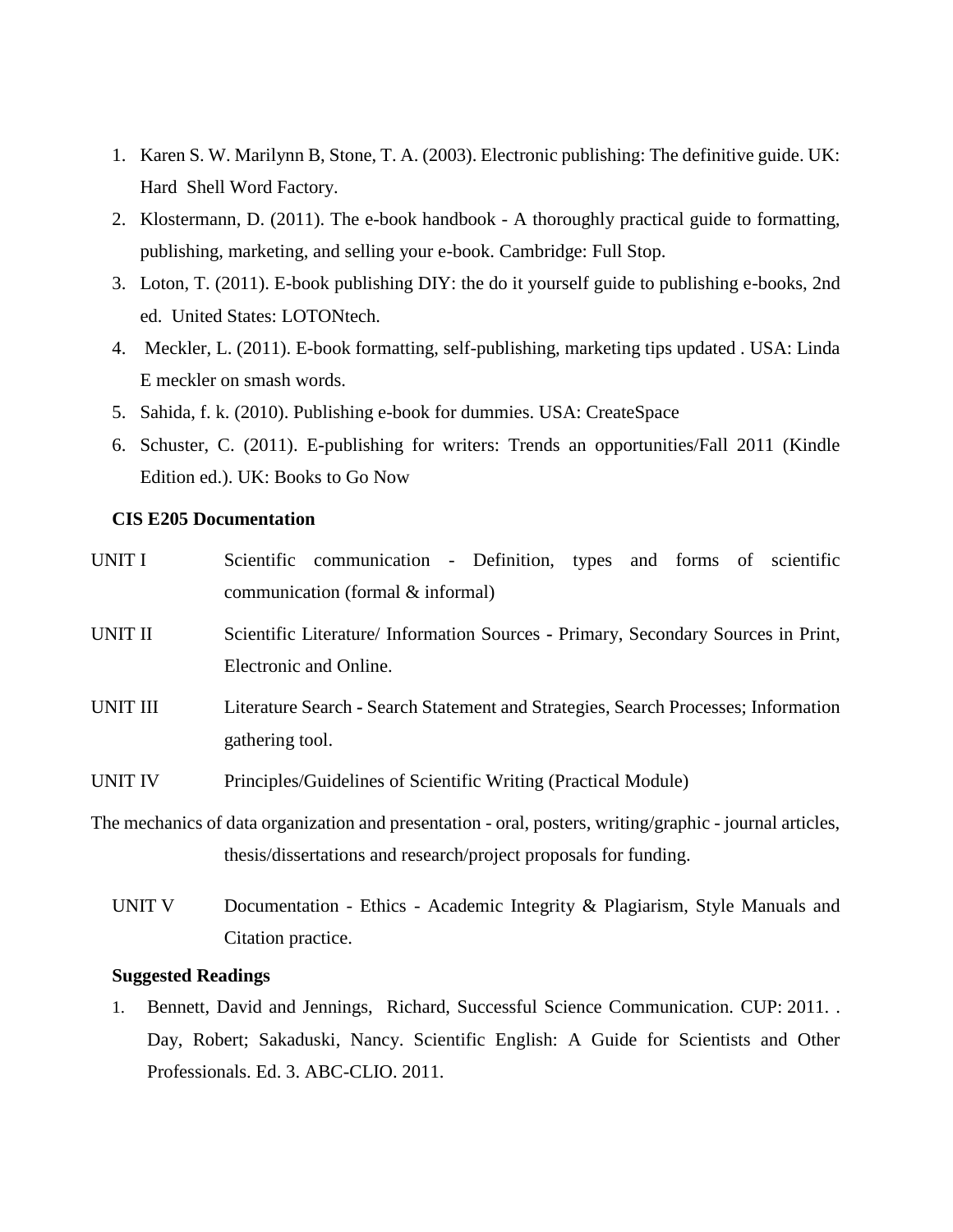- 2. Hancock, Elise. Ideas into words: mastering the craft of science writing. Johns Hopkins University Press, 2003.
- 3. Jean-Luc Lebrun. Scientific Writing 2.0: A Reader and Writer's Guide. NJ: World Scientific Publishing Co.: 2011.
- 4. Jonathan Monroe. Writing and Revising the Disciplines. Cornell University Press, 2002.
- 5. Lindsay, D R. Scientific writing thinking in words. Collingwood, Vic.: CSIRO Pub., 2011.
- 6. Matthews, J R and Matthews R W. Successful Scientific Writing: A step-by-step guide for biological and medical scientists. Ed.3. NY: CUP:2008.
- 7. Nicholas J. Higham. Handbook of writing for the mathematical sciences. Philadelphia: Society for Industrial and Applied Mathematics, 1998.

#### **CIS E206 Academic Libraries**

- UNIT I Academic Libraries: Types; Objectives and Functions.
- UNIT II Collection Development; Problems in Collection Organisation; Collection Development Programmes
- UNIT III Academic Library Services
- UNIT IV Financial Management of Academic Libraries; Personnel Management; Norms and patterns of staffing
- UNIT V Role of UGC and other bodies in promoting Libraries in Universities, Colleges and Other Institutions of Higher Learning
- UNIT VI Resource sharing: Need and Objectives; Library consortia

- 1. Bavakutty, M,(1986). College Libraries in India, Vol.7: A case study, West Yorkshire: MCB University press.
- 2. Bavakutty, M.( 1988). Libraries in higher education. New Delhi: ESS ESS.
- 3. Cowley, John. (1982). Personnel management in Libraries.
- 4. Gelfand, M.A.,( [1968]). University Libraries for developing countries. [Paris]: Unesco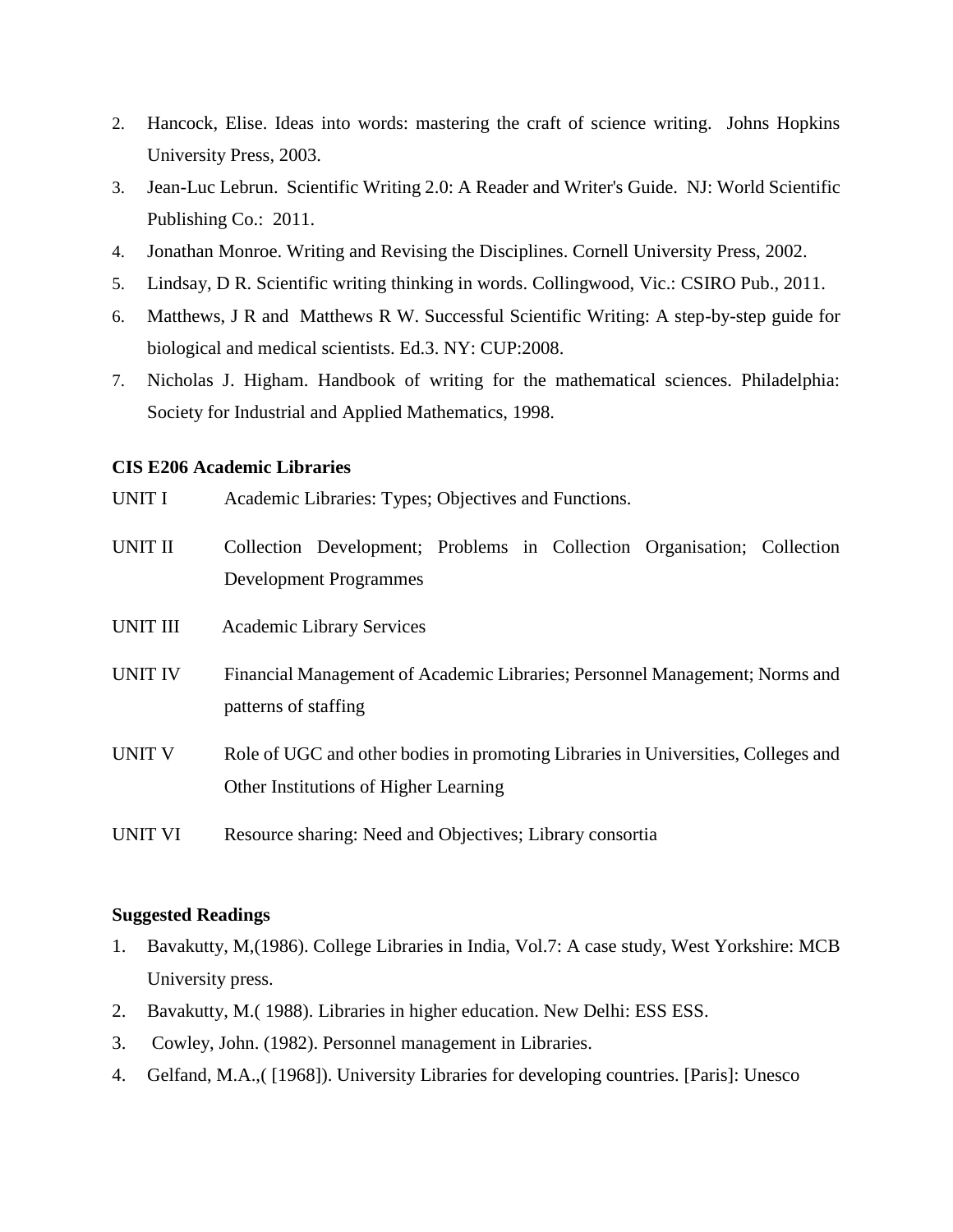- 5. Henry, M and Morgan, S. (2002). Practical strategies for modern academic Library. London: Aslib-IMI.
- 6. 6. Isaac, D. et.al. (1993). Academic Libraries: Role in the national development.
- 7. Jenkins C. and Mary M., (1996). Collection development in academic Libraries.
- 8. Mathu, M.V. and Arora, R.K. Indian University Library System revitalization.
- 9. Rachel Applegate(2010). Managing the small college library. Santa Barbara, Calif. : Libraries Unlimited.
- 10. Saini, (1976). Library organisation for higher education.
- 11. Sewa Singh and Arora, M. Handbook of college Libraries: Problems, finance and related aspects.
- 12. Srivastava S.N. and Verma S.C., (1980). University Libraries in India. New Delhi: Vikas. Trehan, G.L., (1985). College Library development.

## **CIS E207 Community Information Services**

| Unit I   | Notion and Nature; Types & Levels                   |
|----------|-----------------------------------------------------|
| Unit II  | Types – Academic, Special & Public Environments     |
| Unit III | Use & User Study                                    |
| Unit IV  | Diffusion of Community Information                  |
| Unit V   | <b>Evaluation of Community Information Services</b> |

- 1. Atman, E. Ed. (1980). Local Library administration in association with International City Management Association. 2 nd Ed. Chicago: ALA.
- 2. Penna, C.A. et.al. (1977). National Library and Information services, handbook for planners. London: Butterworths.
- 3. Mittal, R.L. (1971). Public Library law. Delhi: Metropolitan.
- 4. American Library Association(1966). Minimum standards for public Library system. Chicago: ALA.
- 5. White, Carl M. Ed.(1964). Bases of modern librarianship. New York: Pergmon.
- 6. Kesavan, B.S., (1961). National Library of India, Calcutta: National Library.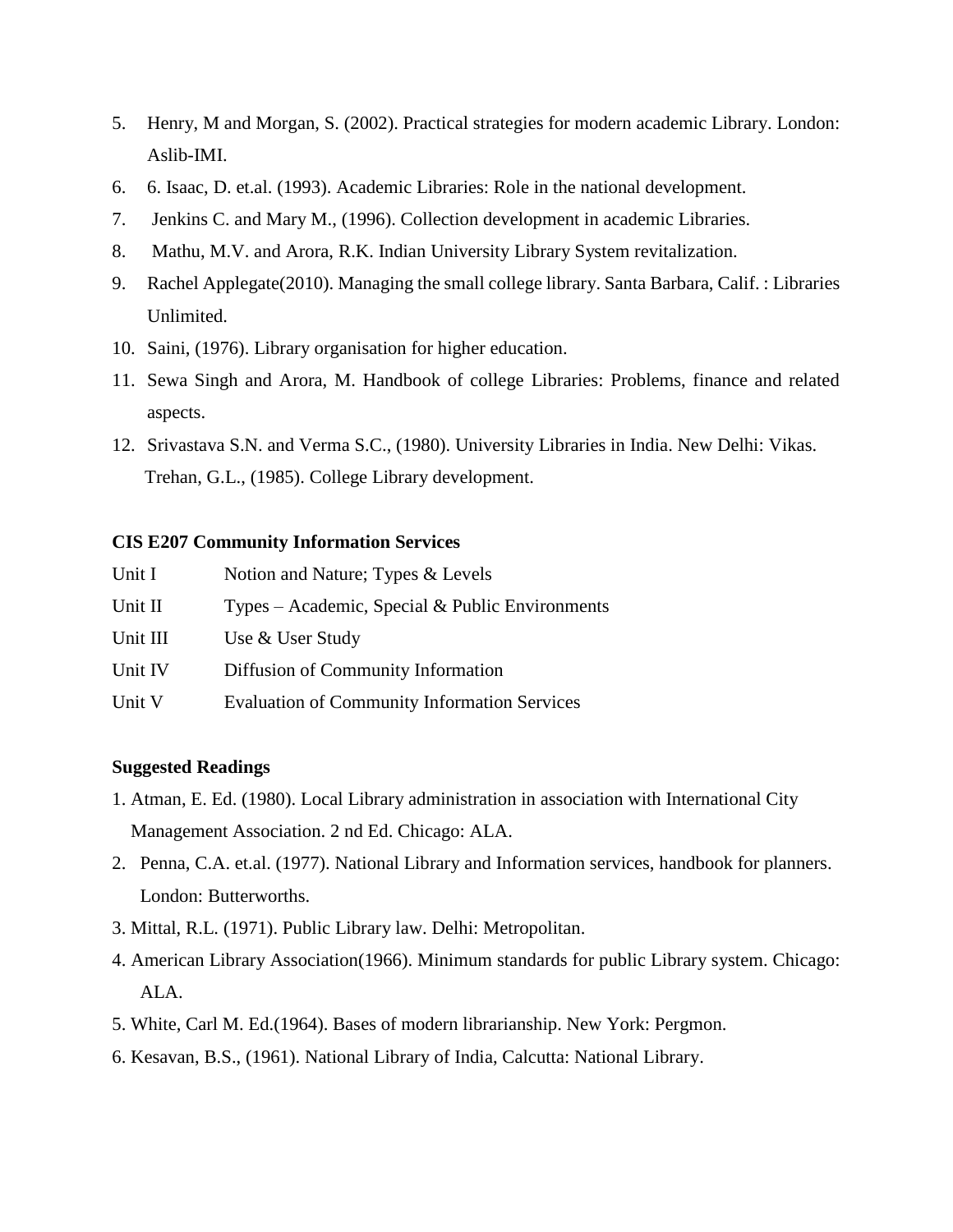- 7. Great Britain, Ministry of Education (1959). Standards of public Library services in England and Wales. Report. London: HMSO.
- 8. Esdails, A. (1957). National Libraries of the world. London: Library Association.
- 9. McCloven, L.R. (1951). Public Library extension, Paris. UNESCO.
- 10. Ranganathan, S.R. (1950). Library development plan: A 30 year programme for India with draft Library bill, Delhi: Delhi University.
- 11. McCloven, L.R., (1942). Public Library system of Great Britain: Report on its present conditions with proposals for reorganization. London: Library Association.

# **CIS E208 Information System for Industry**

| Unit 1 | Industry & Industrial Library – Definition, Types, Features & Functions. National |
|--------|-----------------------------------------------------------------------------------|
|        | Information Systems & Associations.                                               |
| Unit 2 | Management of Industrial Library - Finance, Human Resources, Material,            |
|        | Collection.                                                                       |
| Unit 3 | Information Products & Services - Types and Features.                             |
| Unit 4 | Use & User studies                                                                |
| Unit 5 | Case studies                                                                      |

- 1. Ashworth, W. (1985). Handbook of special librarianship and Information work.  $4<sup>th</sup>$  Ed. London: ASLIB.
- 2. Autherton, P.(1977). Handbook of Information systems and services. Paris: UNESCO.
- 3. Bakewell, K.G.B., (1969). Industrial Libraries throughout the world. Oxford: Pergaman.
- 4. Burket, J. (1968). Trends in special librarianship. London: Clive Bingly.
- 5. Chen, C. (1987). Scientific and Technical Information Sources. 2nd Ed. The MIT Press.
- 6. Claderhead, P . Ed.(1972)l. Libraries for professional practice. London: Architectural Press.
- 7. Conkling, T. W. & Musser, L.R Ed.(2002). Engineering Libraries: Building collections and